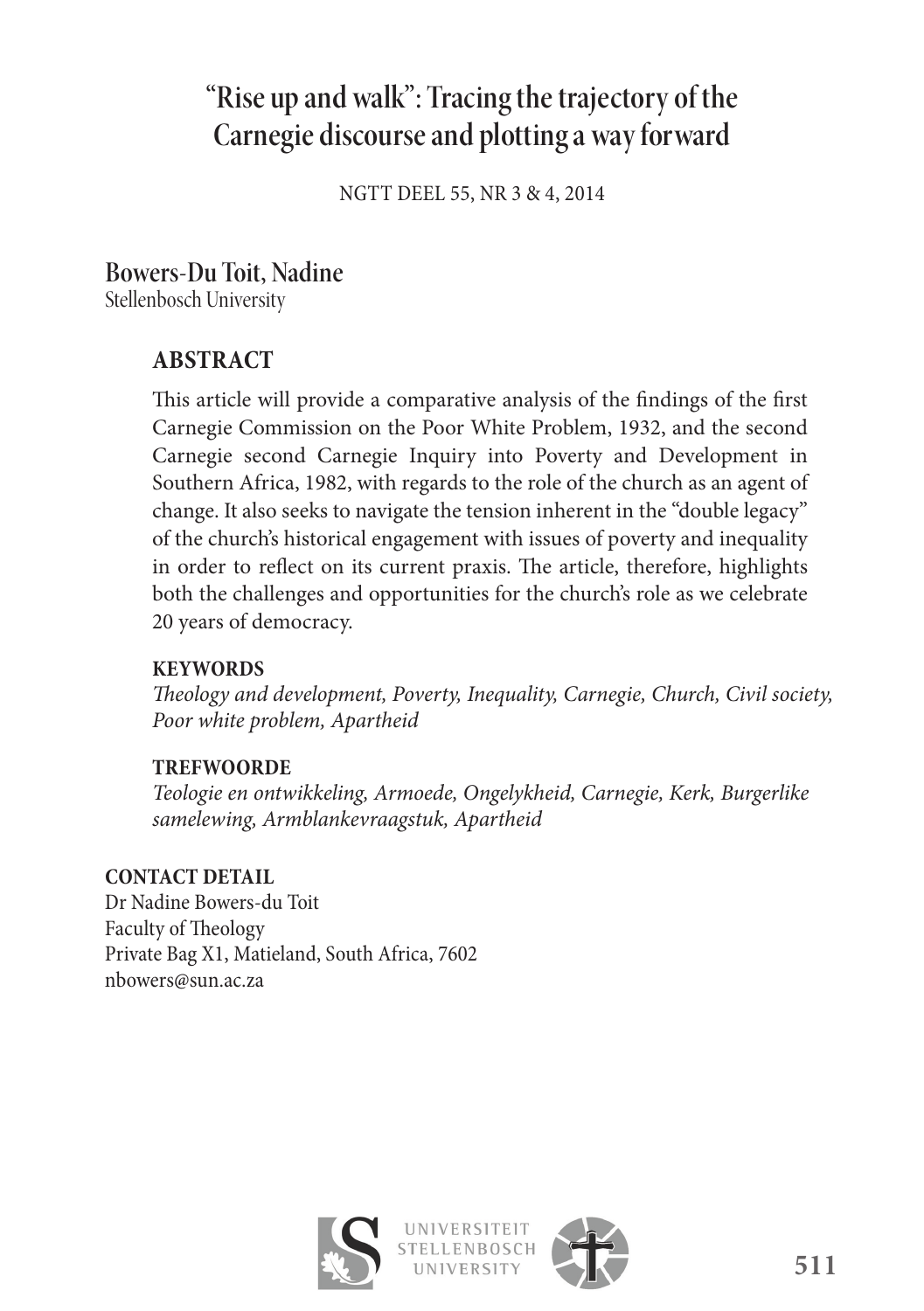### **1. INTRODUCTION**

Dr DF Malan challenged the church in 1923 with regard to the condition of the poor white: "If the church wishes to say to the paralysed poor white: 'your sins are forgiven', it must also be prepared to tell him: 'Rise up and walk'" (Boesak, 1984:8). It was this same challenge that Dr Allan Boesak cleverly used as a foil in order to challenge the churches at the time of Carnegie 2 in order to call upon the church to again reflect on its role during the height of the struggle. The challenge to "rise up and walk" is a call from two different vantage points in South Africa's history for the church's on-going and active participation as agents of civil society in the struggle against poverty and inequality. This article traces the trajectory of the church's participation and discourse at key points in South African history with regards to poverty and inequality. The role of the church in each inquiry will be dealt with separately to provide a clear comparative analysis of the first two Carnegie Inquiries (both in terms of their origins and the role played by the church), followed by reflections on the inquiries in light of the church's current role and challenges. Finally, the role and contribution of the church within our current context will be explored. The latter is particularly significant in light of the conference "Towards Carnegie 3: Strategies to overcome poverty and inequality", held in 2012, which gave no clear recognition to the role of the church or religion as a whole.<sup>1</sup>

### **2. BRIEF OVERVIEW OF THE ORIGINS OF CARNEGIE 1 & 2**

The visit of the president of the Carnegie Corporation of New York to the Union of South Africa in 1927 led to a request initiated by the Dutch Reformed Church<sup>2</sup>

<sup>1</sup> This article was originally presented as a paper at the conference (held 3-7<sup>th</sup> September 2012 at UCT) and was originally entitled: 'The Church as an Agent of Change: reflections on the role of the Church in Carnegie 1, 2 and now 3?'. The conference, funded once again by the Carnegie Corporation (and supported by the NDP), sought to bring "together academics, government officials and members of civil society organisations to share ideas and models for effective action in keeping with the goals spelt out in the National Development Plan, notably the elimination of poverty and the significant reduction of the current levels of inequality". (http://www.carnegie3.org.za/ about). Although a workshop track was created to accommodate the 5 papers presented from a religious perspective, religion did not feature in the mainstream thinking of the conference. This may also be the case, because of the fact that the conference was largely driven by the goals of the NDP. Furthermore, there appears to be no further progress with regards to a full Carnegie inquiry as with Carnegie I and II, which is why there is no comparative analysis to be made with Carnegie 3.

<sup>2</sup> The Dutch Reformed Church of South Africa is also commonly known by its Afrikaans name *Die Nederduits Gereformeerde Kerk* (NG Kerk) and is referred to as such in the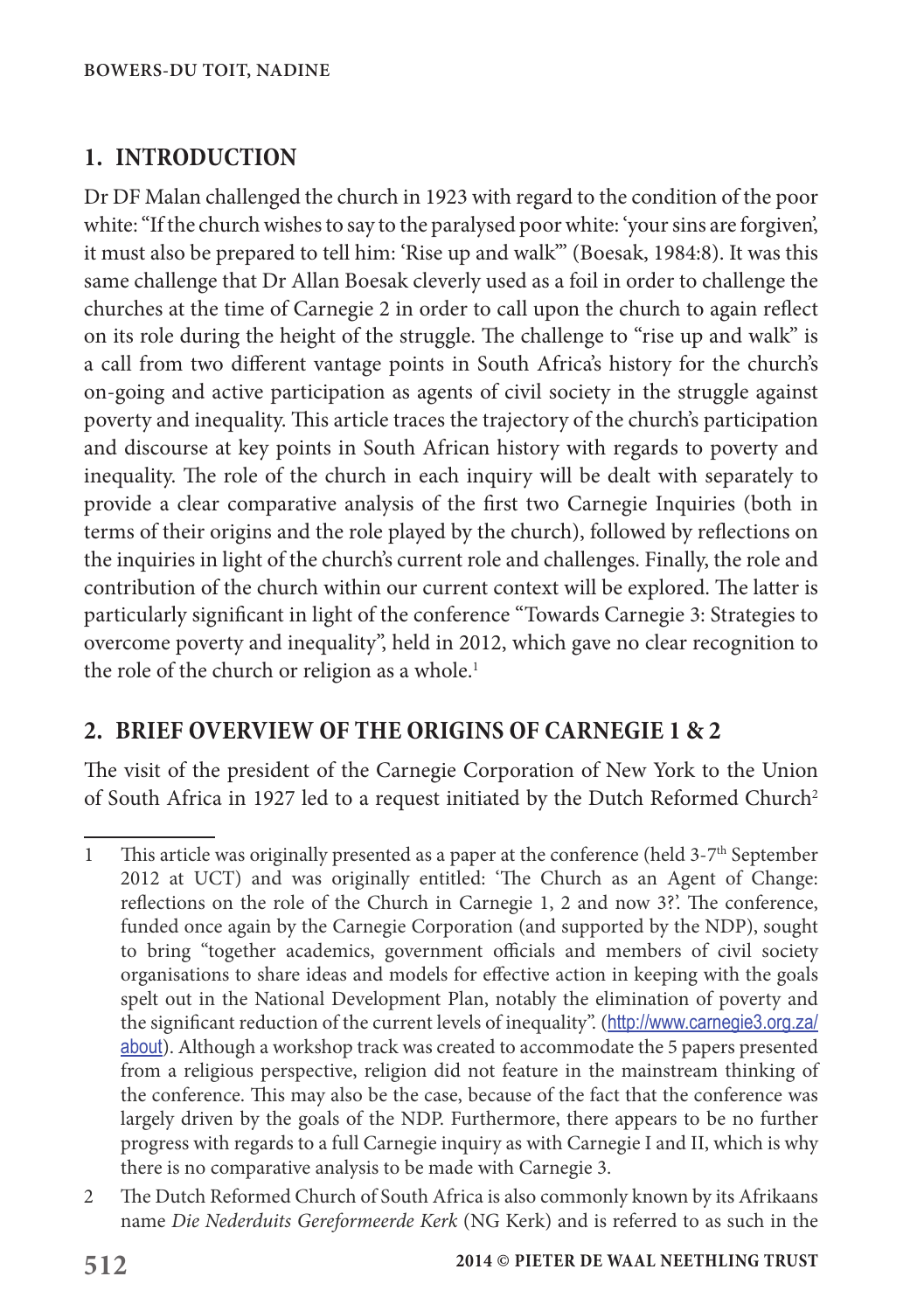to investigate the plight of the poor white largely Afrikaans-speaking sector of the population (Macquarrie, 1933:26). The church and the rulers of the country at that time were deeply concerned about the growing poor white population who dwelt or originated in rural areas and had made their living from farming. The majority of those studied were Afrikaans speaking and what the study termed as "mainly from a Dutch-French-German heritage".3 Reasons given for focusing on this particular group of the population were, according to the report, based on what they regarded as a progressive economic and social decline during the forty years preceding the inquiry. The economic deterioration of this sector of the population troubled the government of the day.4

Although the "first commission did note the problems of black poverty as not being any less acute than those of poor whites and would require study on their own", blacks were excluded from the inquiry (Wilson & Ramphele, 1989:x). Blacks and coloureds were viewed as an economic hindrance to the economic progression of the white population, and the population growth of the black and coloured sectors of the population were viewed as alarming. This, combined with their acquisition of skills that were on par with those of many poor whites, was seen as both economically threatening and psychologically demoralising for the poor white (Albertyn & Rothman, 1932:xix). Job reservation, which the inquiry proposed for a set, temporary period, was therefore proposed as the answer to this quandary (Albertyn & Rothman, 1932: xx; cf. Maquarrie, 1933:28).<sup>5</sup> The success of this first inquiry is evident today. The poor white problem receded as many of these findings were incorporated into National Party policies, which formed, in part, the sociological and ideological motivation for apartheid and its subsequent policies which included recommendations such as job reservation (Albertyn & Rothman, 1932: xx; cf. Wilson & Ramphele, 1989: x).

inquiry. During the apartheid era, this denomination helped to propagate the concept of separate development on which the policy of apartheid was based.

<sup>3</sup> In the original Afrikaans, it reads "hoofsaaklik van Hollands-Frans-Duitse afstamming".

<sup>4</sup> Wilson and Ramphele (1989:viii) explain it in the preface of their book as an introduction to the second inquiry: "Large numbers of whites, uprooted from the land during the previous generation by war, drought, pestilence, population growth, and the capitalization of agriculture, were pouring into the cities to live, ill equipped for modern industrial society, in dire poverty."

<sup>5</sup> It is important to note that the expansion of gold mining in the 1930s and industrial developments of the Second World War also contributed to the proposal forfjob reservation for poor whites (Wilson & Ramphele, 1989:x).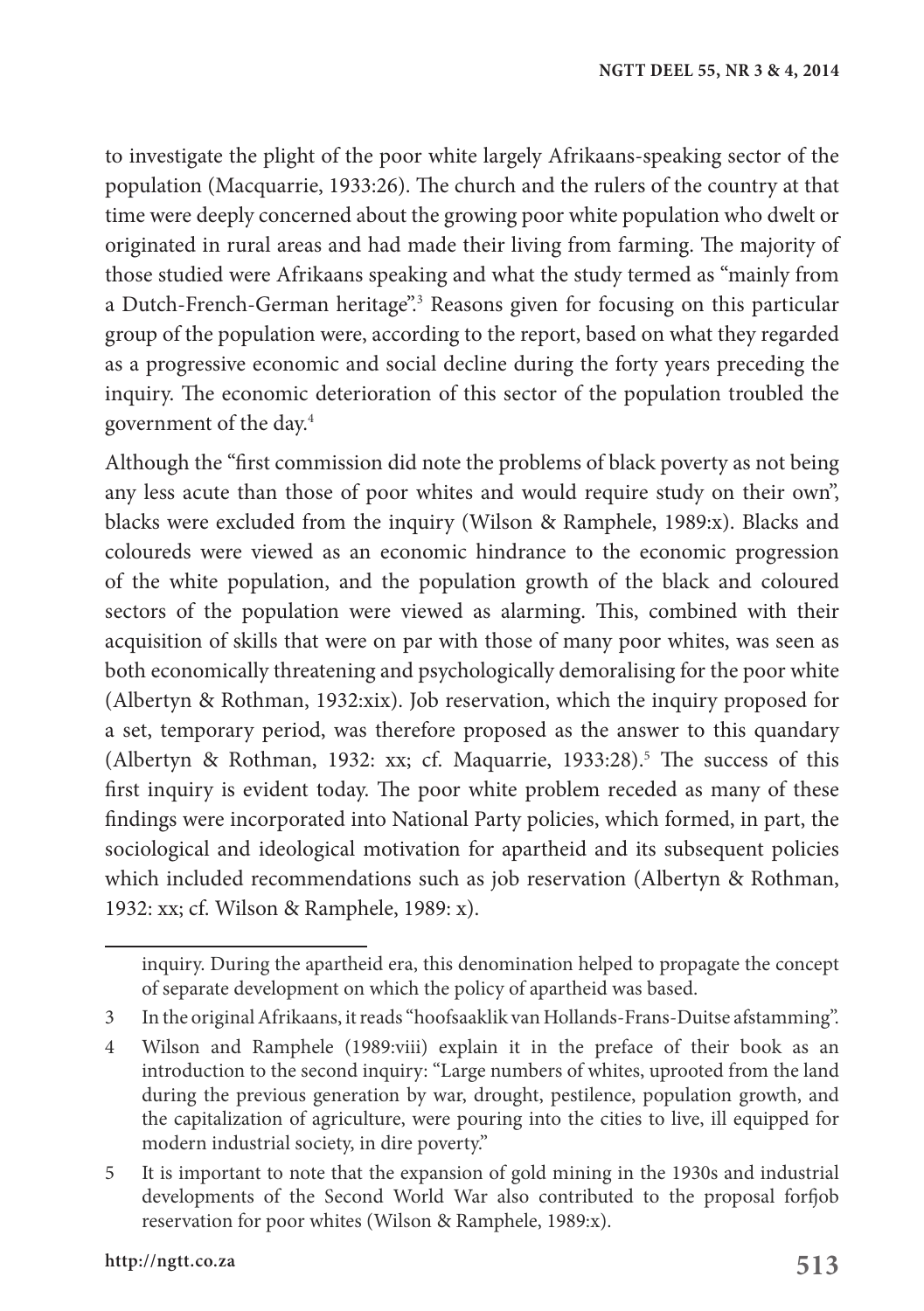By the time of *Carnegie 2* more than 50 years later, poverty had become a "profoundly political issue" (Wilson & Ramphele 1989:4). Gross inequality was the direct result of the racial policies that flowed, in part, from recommendations such as job reservation, resulting in the racially correlated distribution of income. *Carnegie 2* therefore identified poverty as being largely the "consequence of deliberate policy": "racist policies that are an assault on people's humanity" (Wilson & Ramphele, 1989:4).<sup>6</sup> At the Conference on the Second Carnegie Inquiry into Poverty and Development, the president of the Carnegie Corporation labelled the first inquiry "a partial success" due to this omission. He went on to comment that it "failed to recognize fully the humanity of black Africans", and that "this was the direct result of the thinking of the day" when "so many dark skinned people around the world, were dimly viewed as peripheral to human society, almost as non-persons" (Hamburg, 1984:10). The suggestion of a separate inquiry into black poverty had, however, been made by several researchers at the time of the first inquiry. In the 1930s, one of the Carnegie commissioners proposed such an inquiry and in the 1940s, the historian CW Kiewiet added his voice to this proposal. The *South African Outlook* of March 19337 (in Hamburg, 1984:12) had also observed:

We shall have to learn to view the Non-European population as an integral part of the socio-economic system of South Africa and to let them fit into the whole as effectively as possible, both as producers and consumers.

Nevertheless, the omission of this sector of the population was rectified only with the process of the initiation of The Second Carnegie Inquiry into Poverty and Development in 1980.

# **3. "RISE UP AND WALK": THE ROLE OF THE CHURCH IN CARNEGIE 1 & 2**

The following section traces the role played by the church in both *Carnegie 1* and *2* and also highlights the recommendations and challenges identified by these inquiries at the time.

<sup>6</sup> See also the entire chapter in Wilson & Ramphele (1989) on "Apartheid's Assault on the Poor".

<sup>7</sup> The *South African Outlook* is a journal that dealt with ecumenical and racial affairs since 1870.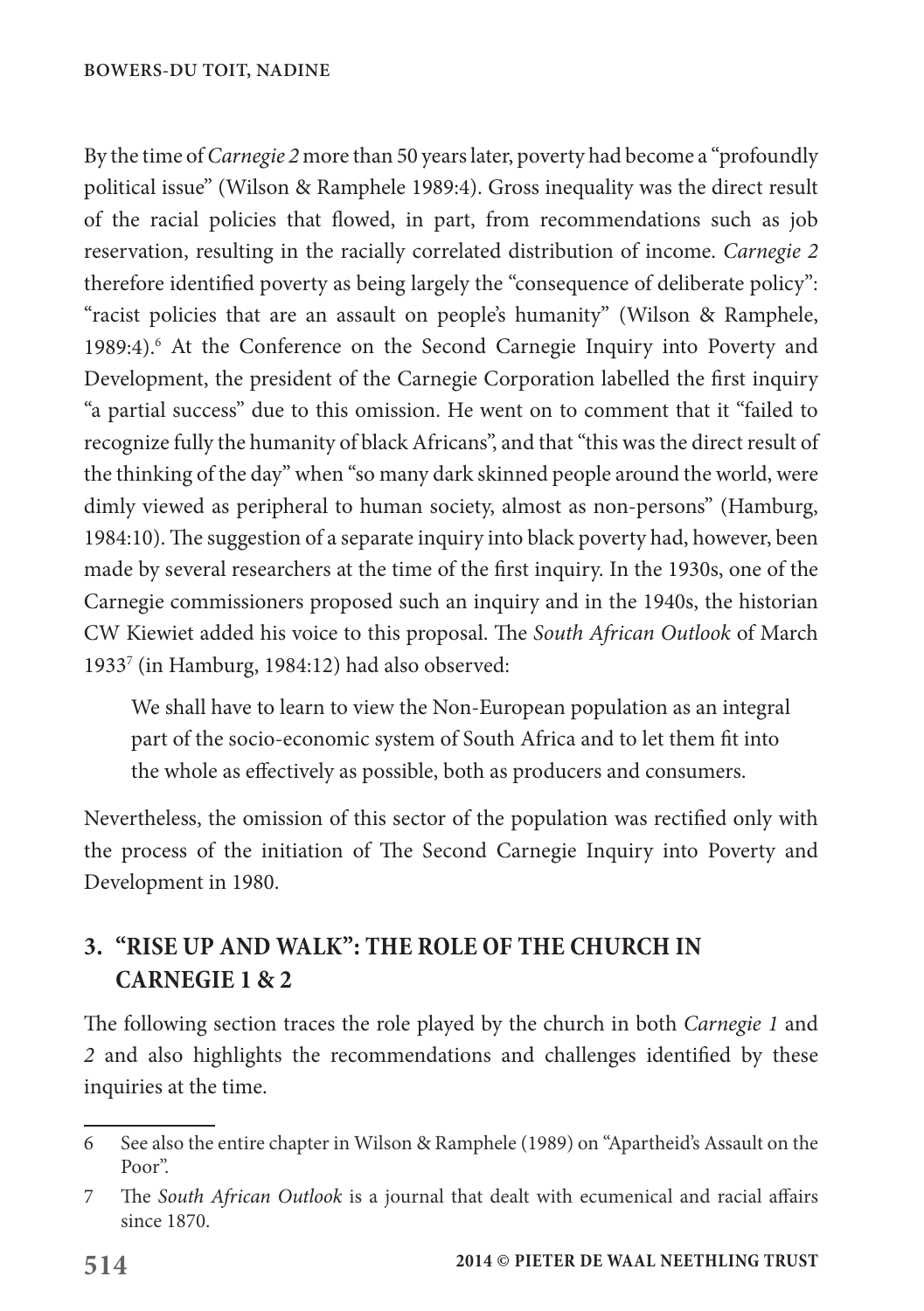### **3.1. Carnegie 1**

The first Carnegie inquiry acknowledges that the social consciousness of the church awoke much sooner "than that of the state or society at large" (*The Poor White and Society,* 1933:151). The role of the church in initiating and even assisting *Carnegie 1* was significant and it was acknowledged by the researchers who included it in the study of the upliftment of the poor white.8 This commission consisted largely of clergy from the Dutch Reformed Church and operated in much the same way as the other commissions.

The methodology used in *Carnegie 1* appeared to combine the commissioners' reports with church statistics and a brief history of ecclesiastical endeavours (Albertyn & Rothman, 1932:4, 49). The role of the Dutch Reformed Church (DRC) in the life of the Afrikaner nation is a significant one and has been traced by the 1932 inquiry in its "Kort geskiedenis van die kerklike armsorg in die verlede" ("A Short History of Church Charity in the Past"). Their many welfare institutions ministered to the orphaned, sick, widowed, handicapped and aged, and continue to exist today<sup>9</sup> (Albertyn & Rothman, 1932:50-51). In addition to institutional care, the report also outlined what the Dutch Reformed Church referred to as "kerklike armsorg", namely caring for the poor within the context of their local churches and area groupings in the form of commissions, various associations and a broad federal commission on national level (Albertyn & Rothman, 1932:52, 53). Deacons and elders were also part of the local church's diaconate work in "the allocation of a small monthly grant to a few chronic sick, widows and others in distress who are not old enough to receive the old-age pension" (Albertyn & Rothman, 1932:60).

In this way, the Dutch sister churches' involvement in poverty upliftment was viewed as having great value by the first inquiry. In fact, the church was viewed as a powerful preventative measure against despondency and apathy during disasters, as well as against selfishness and extravagance in times of prosperity (Rothman &

<sup>8</sup> It should be noted that "church" refers here to the Afrikaans family of Reformed churches, namely the Dutch Reformed Church, Hervormde Church and Gereformeerde Church – these churches ministered mainly amongst the studied group (*The Poor White and Society,* 1933:151).

<sup>9</sup> It should be noted that while many of these institutions are still in existence, many of those in the Western, Eastern and Northern Cape are now under the care of Badisa – a united diaconical ministry of the URCSA (Uniting Reformed Church – former NG Sendingkerk) and the NGKSA. While Badisa remains what their website terms "a church based social services organisation", it is registered as a non-profit organisation and provides both residential and community services (http://www.badisa.org.za/index. php/en/who-we-are).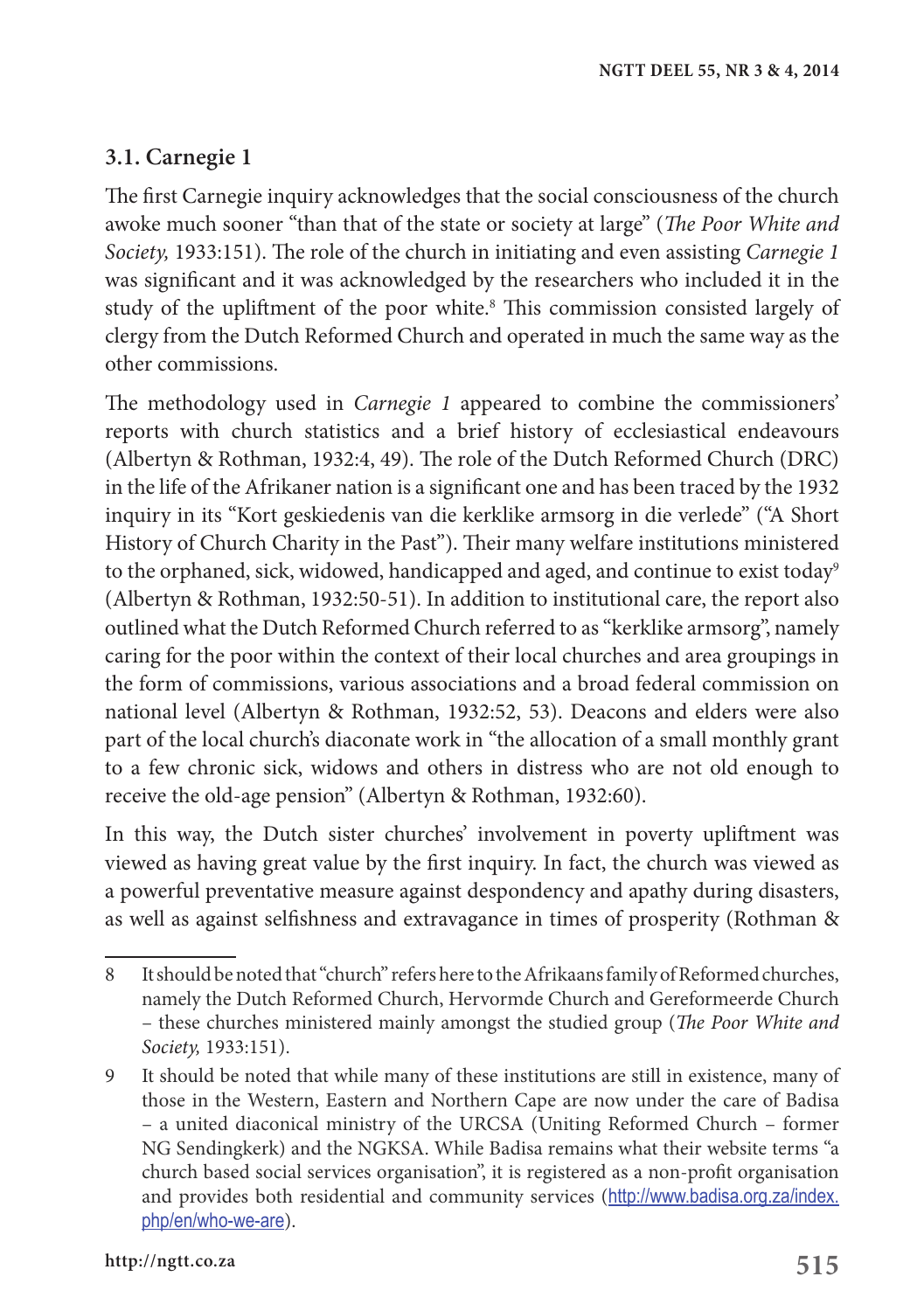Albertyn, 1932:51). The findings indicated that, where the church continued to play an important role in the poor white family, the family was protected from descending into what the inquiry referred to as a demoralising state of "poor whitism".10 It furthermore showed that the church played a key role in maintaining the moral structure of the Afrikaner nation and that the decline of morality was a direct byproduct of the breakdown of the church's authority and traditions (The Poor White and Society, 1933:151). While social work was considered relatively new at that time, the church was acknowledged as having "woken up" to social needs much sooner than the state, as illustrated by the establishment of the many social institutions that the church had initiated (Albertyn & Rothman 1932:57).<sup>11</sup>

Nevertheless, the church, largely owing to its conservatism, was regarded as not fully alive to the situation created by the vast social changes of later years, and was "found wanting both with respect to its methods and to the number and equipment of its workers" (Rothman & Albertyn, 1932:56; The Poor White and Society, 1933:151). The first inquiry's evaluation of the church's policy looked critically at the need for "greater enthusiasm" on the part of the church with regard to social work, in comparison to the state and broader civil society. Its methods were also identified as being inadequate – even at this time the institutional approach was regarded as inadequate in addressing the "complicated problems of poverty, pauperism and crime" (Albertyn & Rothman, 1932:58). The church was encouraged to "take steps for the more efficient training of its agents in charitable work". Theological seminaries were criticised for giving "almost no training in practical sociology", despite large congregations. The use of qualified social workers was also encouraged and the teaching of the church was to be more "pertinent and practical" (The Poor White and Society, 1933:151).

Nevertheless, the evaluation of the church's involvement in the social diaconate included critique of both its methodology and the theological assumptions underlying its response to poverty. The direct involvement of the church offices of deacon and elder respectively, according to the commission's evaluation of the New Testament's characterisation, appeared to be inadequate. The comparison was made between the early church's definition and its role today, and it was found that "a misconception of the deacon's office and the neglect of his true work" in terms of the scriptural definition were partly to blame (Albertyn & Rothman, 1932:60). The next reason put forward by the inquiry was that it was incorrect to place the responsibility

<sup>10</sup> In Afrikaans this is referred to as "armblankedom".

<sup>11</sup> It is a widely acknowledged fact that much societal transformation, from the church's founding up until today has been initiated be the church (Cf. Pierson, 1993:8).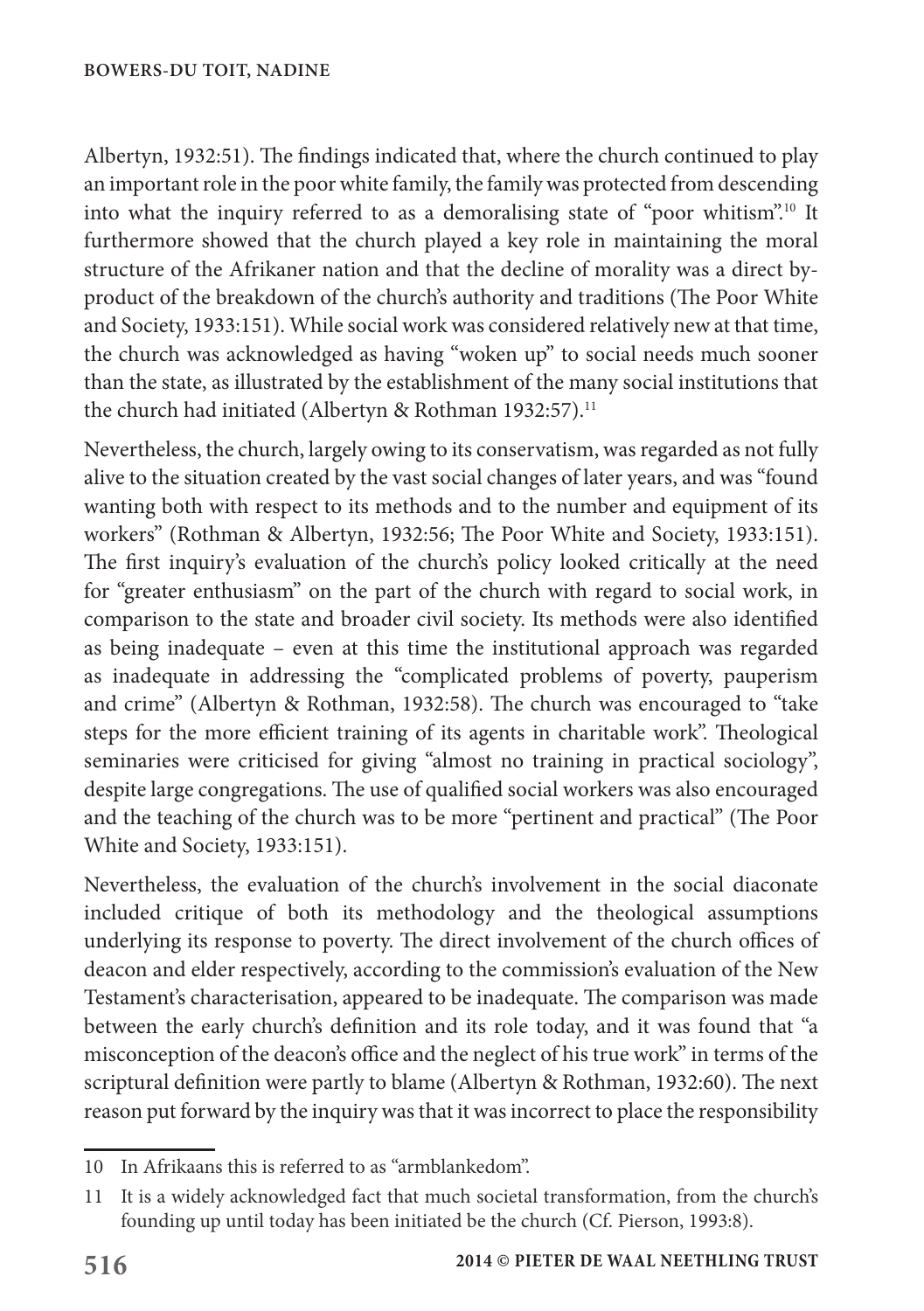largely in the hands of the state. The misconception that the responsibility should lie mainly in the state's hands, the commission believed, led to a one-sided charity approach that often led to dependency. Many churches were more prone to give a "small sum towards charity" and, considering their duty fulfilled, left "the rest to the local authorities or the government" (Albertyn & Rothman 1932:60, 61). This form of charity without personal care was considered to have led to an increase in "dependency and pauperism". Perhaps one of the most prominent reasons put forward at the time for the church's insufficient social care (one which many evangelical churches are still accused of today) is that:

The Church has in the past aimed too exclusively at preparing its people for the hereafter, and has therefore bestowed too little attention on the amelioration of present conditions. It taught the poor to resign themselves to want and poverty, in the hope of better conditions hereafter, instead of actively assisting them to a better and higher life here (Albertyn & Rothman 1932:58).

This spiritualisation of the Gospel neither proclaimed nor acted on the whole calling of the church and was therefore quite straightforwardly addressed by the first inquiry. The dualism, which underlay this separation of the sacred and secular, was pointed out as being incongruent with the message and ministry of Christ. Social action (the social) and the 'religious calling' (the spiritual) of the church were stated as not being antagonistic, but complementary. One of the questions that arose out of this critical analysis was the following: "Is it the duty of the church to interest itself more closely in the social conditions under which its people are living? If so, will its spiritual calling necessarily suffer as a result?"(Albertyn & Rothman, 1932:58). The answer appeared to be that, if the church refused to take up the gauntlet, its work would be taken out of its hands and it would lose "influence and authority with regards to the great social questions of the country" (Albertyn & Rothman, 1932:58). Needless to say, the role of the church in the poor white problem was significant and not without its bias as the church was deeply involved in both sponsorship and research.

### **3.2. Carnegie 2**

The second inquiry took place largely against the background of the success of the first, and was no different with regard to the involvement of the church. Boesak (1984:6, 7), when researching the church's role in the first inquiry, had gone so far as to use *Carnegie 1* as a foil in order to highlight the Dutch Reformed Church's balanced view of social upliftment as part of the missiological calling of the church in contrast to the apathy of many churches at the time of the second inquiry.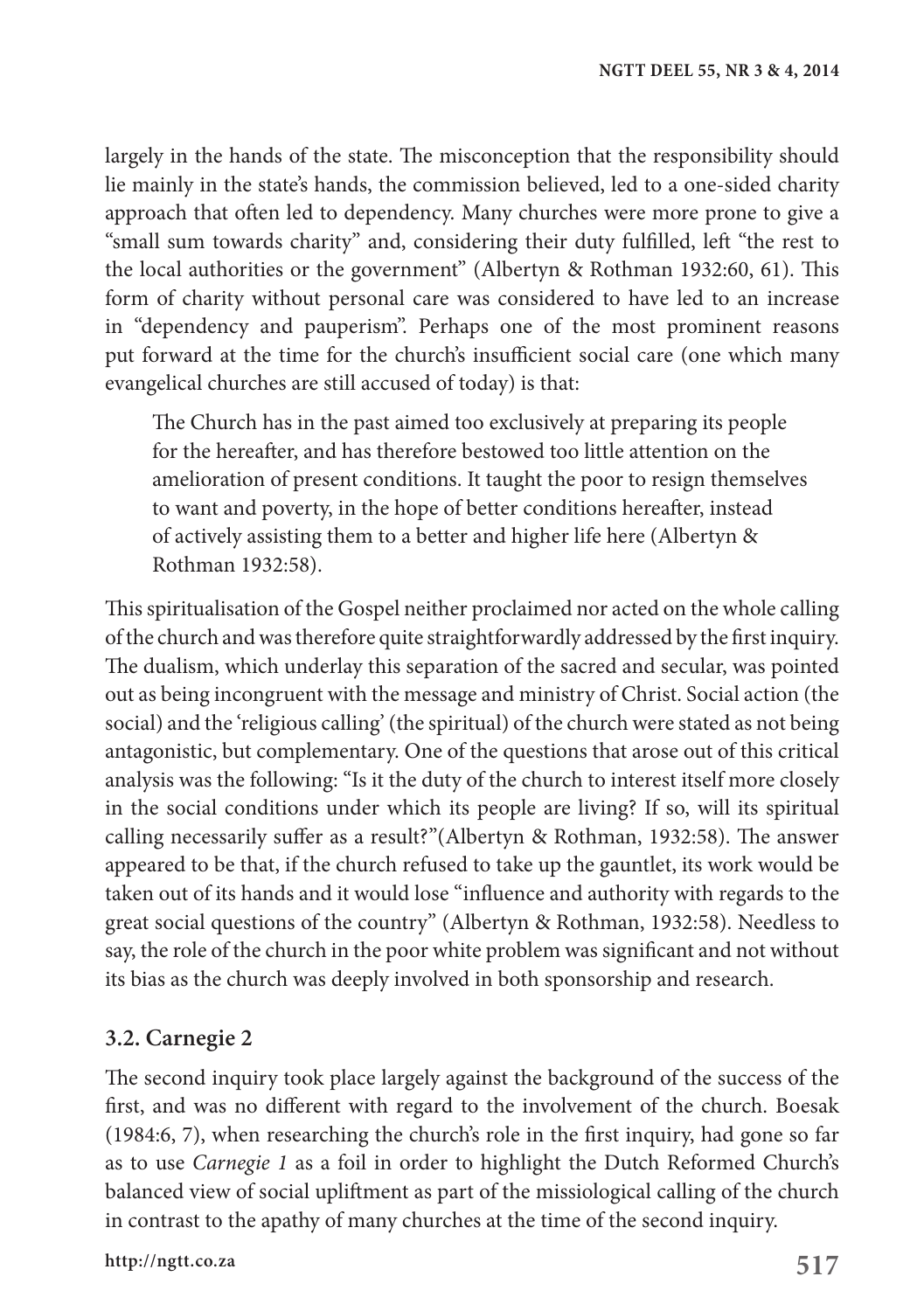One cannot help but notice the important role played by the white Dutch Reformed Church in the Carnegie Commission on Poverty. It was very much part of the initiative, it helped to define a new relationship with the state in coping with the problem of poverty, and in the process it defined a new role for itself as agent for change in society (Boesak, 1984: 6).

Yet, their inability to apply it universally to their black brothers and sisters in much the same plight was challenged.12 He attacked the Dutch Reformed Church, which had so significantly improved the lot of its members and *volk,*13 and which now supported a system, Boesak argued, that led to the deprivation of other sectors of the population. It is within the context of liberation and upliftment of those ignored by *Carnegie 1* that the church's study took place. However, the challenges posed to the church in terms of meeting its social challenges in Carnegie I are not unlike those that were faced at the time of the second inquiry.<sup>14</sup>

Perhaps because of (or in spite of) *Carnegie 1, Carnegie 2* had clearly continued to regard the input of the church as being significant enough to warrant a working group on Church, Poverty and Development, which was initiated in the early stages of the inquiry. Unlike the first inquiry, the working group was intended to be interdenominational and "members were invited from a variety of backgrounds – denominational, rural/urban etc." However, those who attended represented a very narrow constituency (Nash, 1984a:2).<sup>15</sup> The more open and strategically orientated format of the *Carnegie 2* workgroup included meetings and workshops on both urban and rural development (the former in Montagu and the latter in Lavender Hill). Meetings were "devoted to information gathering, review and analysis of church situations vis-à-vis poverty and development, identifying resources and exploring possibilities of practical action, especially in community development projects" (Nash, 1984a:3). A field trip was undertaken by two members of the group who

- 13 Cf. *Ras, Volk, Nasie en Volkverhoudinge* (1975) for the Dutch Reformed Church's theological justification for the support of apartheid.
- 14 The approach of the workgroup was based largely on the Liberation Theology of Latin America and the WCC/CCPD (Commission on the Churches' Participation in Development) (Nash, 1984a:3).
- 15 They did not officially represent their respective Churches and there was only official consultation and cooperation with the NGSK Commission on Poverty (Nash, 1984a:2)

<sup>12</sup> Boesak (1984:7) states that "this church persistently denies that apartheid, even though the evidence is abundantly clear, is responsible for the deprivation, misery and poverty in which millions of black people are forced to live … apartheid is executed according to the principles of love and justice, and is therefore not in conflict with the demands of the Word of God".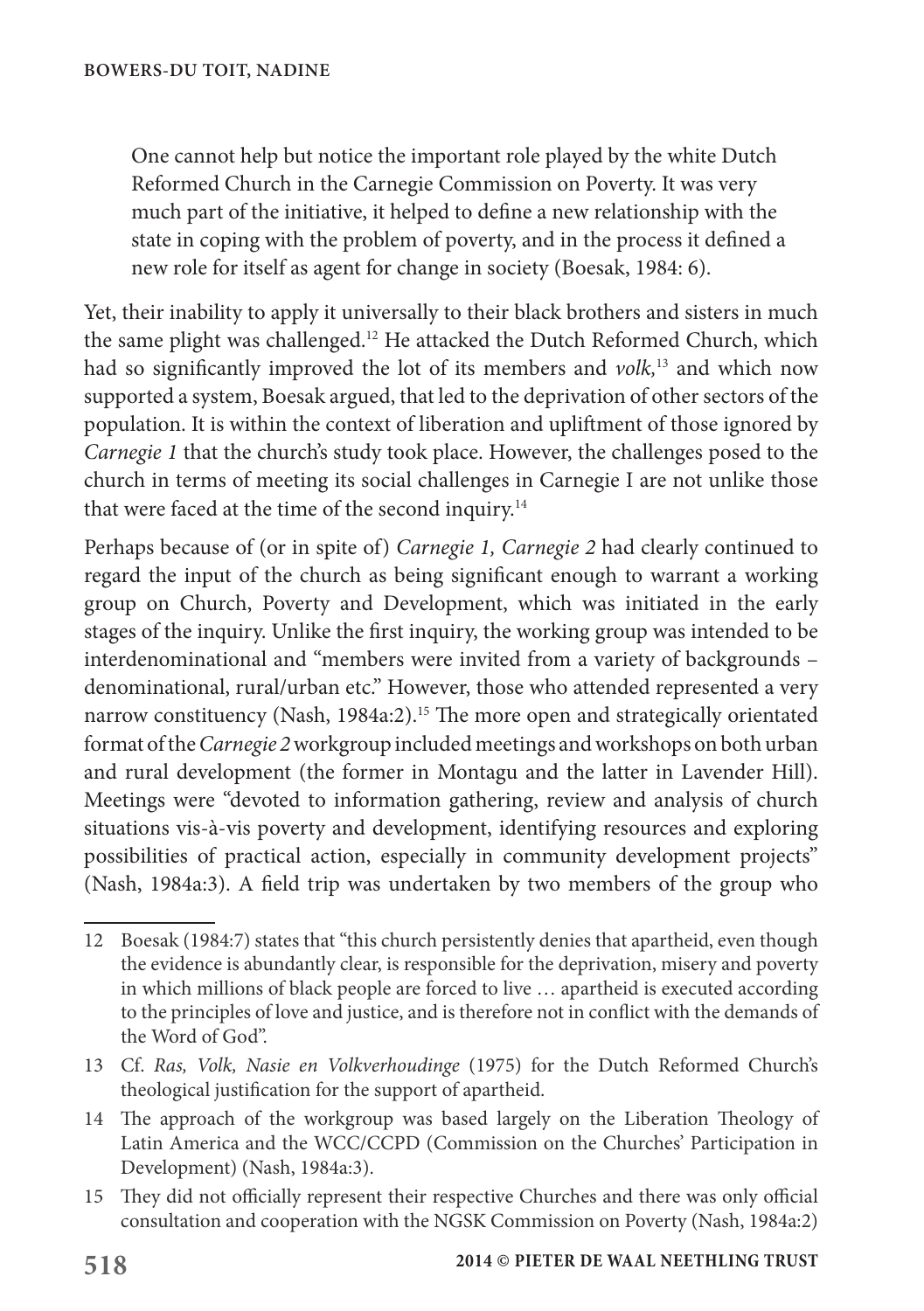backpacked for a week through poverty-stricken areas in the Eastern Transvaal<sup>16</sup> in order to interview people and obtain first-hand information. A letter was also addressed to church leaders inviting them to place poverty and development high on their agendas (Nash, 1984a:2-4). The aim of this workgroup was to conscientise churches and to provide resources for addressing the challenges of poverty and development. The South African church at the time was divided along lines of privilege as much as the country was:

In South Africa the governing bodies of the 'multi-racial' denominations tend to be dominated by those who enjoy secular privilege and are predominately white, although most of the members are black, poor and ill educated (Nash, 1984b:38).

They thus tended to reflect the same divisions of wealth as the secular society did. Nash (1984a:16) strongly attacked those churches as offering little resistance or alternative to a racist system beyond lip service. Even the leaders of the African Independent Churches were accused of subscribing to "conspicuous consumption" patterns and living a lifestyle far removed from those of the underprivileged / oppressed black sector they served. Allan Boesak's attack (in Wilson 1989:83) on the Dutch Reformed Church clearly highlighted the fact that sectors of the church in South Africa were still not fully involved in facing the crises of poverty, which he saw as being political, "not metaphysical or God-given, but structural and historically explicable".17 In his paper "Rise up and Walk", he conducted a sociological analysis to paint the picture of poverty in South Africa at that time, with particular reference to the role political oppression played in widespread deprivation.<sup>18</sup>

For the powerlessness of the poor is the precondition for the continued dominance of the rich. We must expose the relationship between poverty and wealth. The poor are so poor because the rich are so rich. The process of accumulation of wealth and the law of the market prevailing in many countries including our own, create and sustain wealth for the wealthy and poverty for the poor (Boesak, 1984:2,3).

<sup>16</sup> Now known as Mpumalanga Province.

<sup>17</sup> One of the key tenants of Liberation Theology is to be committed "to a lifestyle of solidarity with the poor and oppressed and involvement in action with them" (Thomas, 1995:185).

<sup>18</sup> Liberation Theology views poverty as a result of oppressive and exploitative practices exercised by the "haves" over the "have nots" and therefore poverty is not merely as a result of "just ignorance, lack of skills or cultural or moral factors" (Bosch, 1991:434).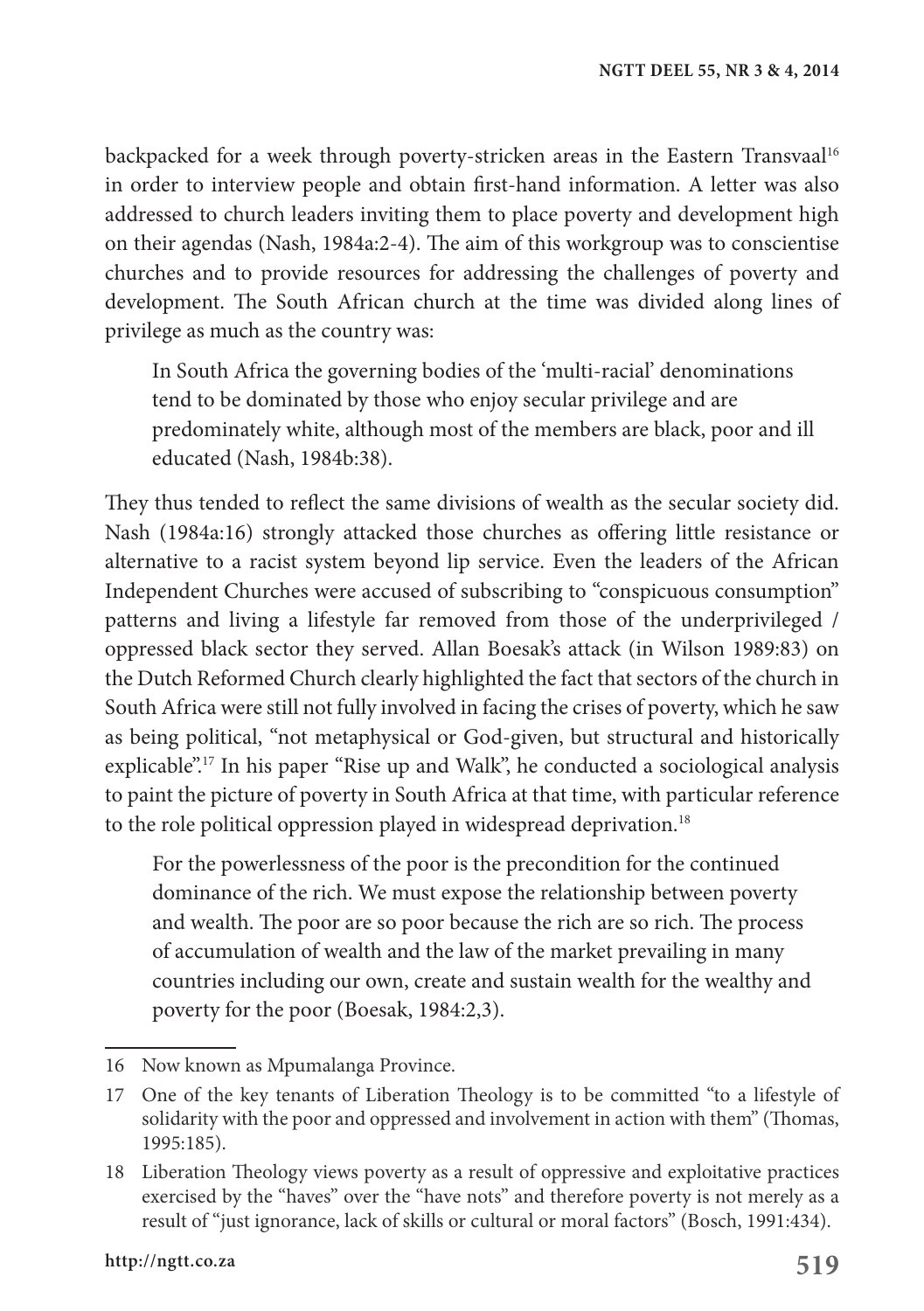The churches were therefore urged to take political action in campaigning for the abolition of pass laws, influx control, and land ownership laws<sup>19</sup> and therefore the improvement of family life. Churches were called upon to face these issues on an institutional level and use their church structures to "mount large scale campaigns" on a macro level as well as on the micro, in terms of short-term schemes and action on the congregational or parish level (Wilson, 1984b:82.83). Margaret Nash (1984b:38) however does acknowledge the efforts of various clergy, laity and other Christian organisations in bringing a holistic Gospel of good news to the poor, doing so often in the face of controversy and risking the wrath of the state. In this way, the Church, Poverty and Development workgroup sought to highlight that the church in South Africa at that time was part of the problem, but was and could be a significant part of the solution.<sup>20</sup> The workgroup proposed that churches were a source of strength and initiative in confronting poverty through their Christian identity, loyalty, history and people (Nash, 1984a:18).

The role of the church in combating poverty was therefore often ambiguous. It is interesting to note that one of the key reasons noted for this situation differs very little from that noted 50 years earlier by *Carnegie 1.* Yet again the church (albeit now not merely the Reformed sister churches as in *Carnegie 1*) is accused of a dualistic spiritualisation of the Gospel, which is cited by Nash (1984b:38) as "directing hope towards the life hereafter and has the same effects as Valium … tends to buttress rather than challenge the status quo".<sup>21</sup> Nash (1984:38) also noted that "heavy emphasis on the individual, who is encouraged to work hard, spend wisely and give generously to the Church" as a value system, has a similar effect on church members. Such approaches ignore the systemic nature of poverty and it therefore appears that the key challenge of workgroup appeared to be that they needed to state clearly that

<sup>19</sup> The Native Land Act (1913) and Native Laws Amendment Act (1937) limited black land ownership and settlement to existing tribal 'reserves'. Africans could not own land in urban areas and their movement was limited – they could only reside in an urban area if they were employed and carried a pass (Van Donk, 1994:5, 6).

<sup>20</sup> Many churches made submissions to the Truth and Reconciliation Commission with regard to their sanction of apartheid in the past (Cochrane, De Gruchy& Martin 1999:15-77). Many, however, fought the policies and ideology of apartheid labelling it heresy (cf. De Gruchy, J & Villa-Vicencio, C1983. *Apartheid is Heresy.* Cape Town: David Philip).

<sup>21</sup> Cf. Albertyn & Rothman (1932:58) for a similar identification of a dualistic spiritualisation of the gospel during the first Carnegie Inquiry. It should be noted that one of the characteristics of Liberation Theology, operating within South Africa at that time, is its rejection of both an interpretation of faith "in otherworldly categories and excessive individualism" (Bosch, 1991:438)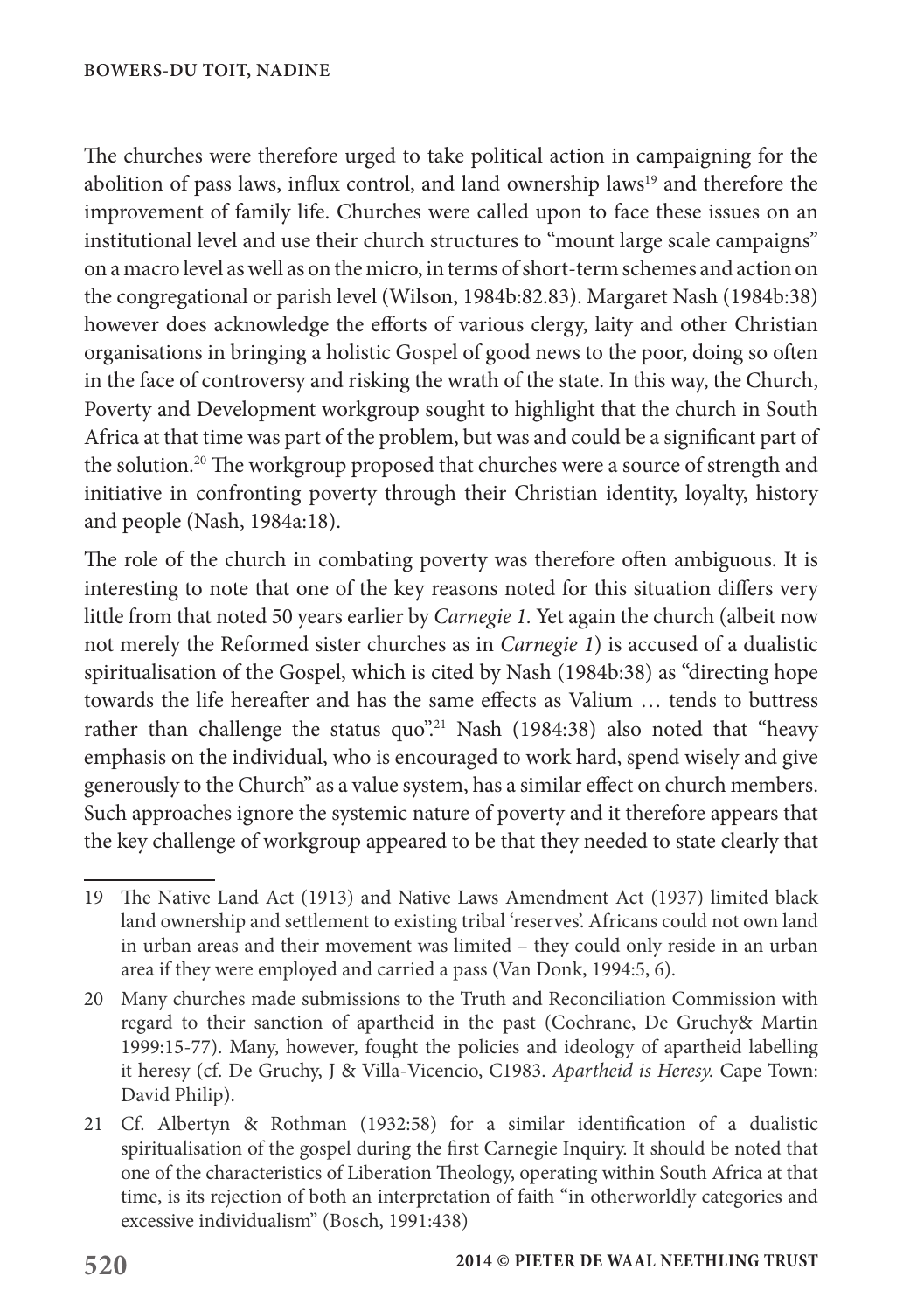poverty "poverty is a moral challenge!" (Boesak, 1984:3) Nash (1984b:38) challenged the church "to be liberated and liberate" in confronting this challenge and set forth the following as markers in this path:

These change seekers<sup>22</sup> will make headway only as they:

- 1. Develop solidarity with one another and with their servant-Lord; and
- 2. 'Walk on two legs'- act both in the secular society and in the organized church communities.

The key question was how best to mobilise and equip the poor who were dominated in their local or denominational contexts by a privileged minority. The answer was that renewal of the church in South Africa was perceived within this liberation paradigm, whereby the church was to be renewed from the bottom up through basic Christian communities (consisting of class betrayers and the poor) committed to the values of the Kingdom and therefore a holistic gospel.<sup>23</sup>

The latter shaped the way that recommendations for action were then made. Far removed from the methodology of *Carnegie 1,* the workgroup had composed a 'dossier' consisting of case studies of church and community; a draft chapter for use in a manual or resource book; lines of action to combat poverty and promoting community development in local churches; and a paper on the use of regional church structures in community development.<sup>24</sup> These recommendations, it was hoped, would provide a resource and challenge to the churches in dealing with poverty.

- 24 Five lines of action were identified by the workgroup as ways for the church to address poverty:
	- 1. Relate preaching and teaching to social reality;
	- 2. Fact find and analyse findings of needs and resources;
	- 3. Encourage self help initiatives and "collective self reliance";
	- 4. "Identify and oppose unjust social structures"; and
	- 5. "Search for and promote just social structures" (Nash, 1984a:21).

<sup>22</sup> It is interesting to note that "these change seekers" are viewed by the author to be a select group who may be from differing socio-economic and ecclesiastical backgrounds, and who could be "class betrayers".

<sup>23</sup> See Boff (1986) for a discussion on base communities and their role in liberation in the Latin American context.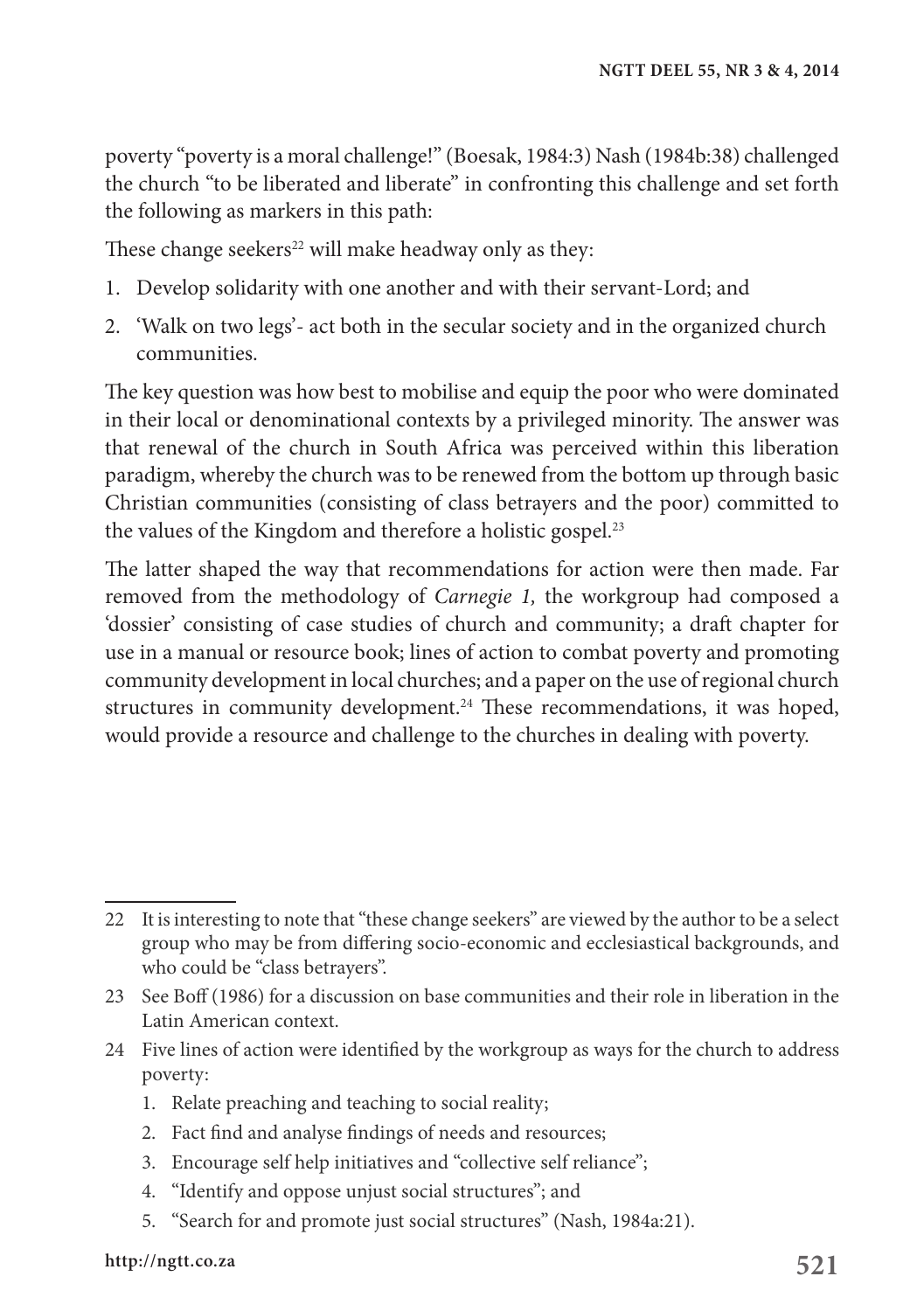### **4. REFLECTIONS ON THE INQUIRIES IN LIGHT OF THE CHURCH'S CURRENT ROLE AND CHALLENGES**

It is evident that both inquiries greatly valued the role of the church in addressing issues of poverty and that the government (during the time of Carnegie 1) and civil society (at the time of Carnegie 2) felt it had a vital role to play in this regard. Indeed, Carnegie 2 argued that the church's Christian identity, loyalty, history and people were a source of strength and initiative. Several more recent studies confirm that the church continues to be recognized, particularly in marginalized and poor communities, as an institution to be trusted which indeed points to the fact that churches "could be viewed by policy makers and other strategists as an important channel of opportunity to enter the respective communities and establish contact with the local people" (Swart, 2010:343; cf. Krige, 2008:132; cf. Erasmus, 2012:59, 60). In fact, furthermore, churches, as pointed out by Carnegie I, often provide a "buffer" against the powerlessness and despair engendered by poverty as spirituality is often a key resource for the poor in weathering the many challenges they face.<sup>25</sup>

It is further evident in both *Carnegie 1 & 2* that the church has a socio-political role to play. While the church's prominent role in driving the first inquiry, may now be tainted with the bias of the first inquiry towards the Afrikaner, it is nevertheless evident that the reformed churches of that era regarded it as part of their role to be engaged in society. Boesak's borrowed challenge in Carnegie II that the church 'rise up and walk', was in no way different as it re-posed this challenge for the church as a whole to engage within a new context of poverty and inequality. More specifically, Boesak was challenging the powers that be (and the church community that often supported them) to recognize that poverty cannot be spoken about without touching on power. The challenge made by Boesak is of course that in the days of *Carnegie 2* the church had to mobilise its powerbase – power through numbers, reach and moral authority to engage the government of the day if united. This challenge was indeed taken up by many sectors of the Christian community at the time. Today it is the state that is calling for active citizenry by members of civil society in the form of the National Development Plan (NDP). It is clear from the NDP documents that the approach to change is based on the kind of active citizenry our brief account of the church's engagement with the scourge of poverty and inequality already describes. Although the NDP does not expressly mention religious bodies such as the church, its call to active citizenry is a call to all of civil society (NDP nd:16,27).

The NDP's call to action is echoed by respondents interviewed for a study of the Paarl area a few years ago regarding the church's role with regards to poverty. These

<sup>25</sup> Studies on social cohesion certainly point to churches as a generator of this.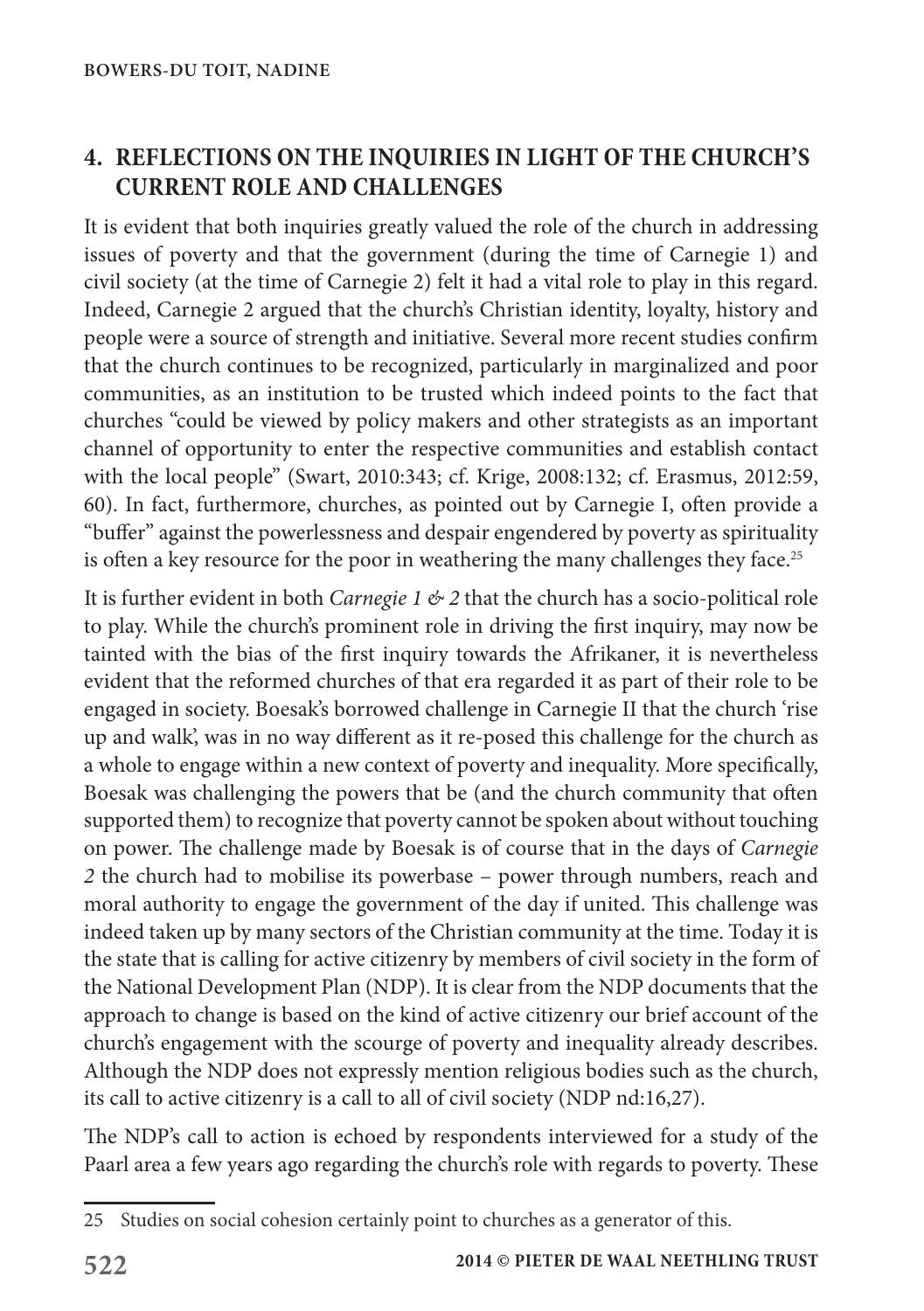respondents felt that the church, as a civil society role player, could be playing the same role of mobilising people as they did in the past, but now to address the widespread poverty and inequality communities face currently (Erasmus, 2008:53). It is also interesting to note that many volunteers who assist in the kind of active citizenship called for by the NDP today, are motivated by their calling as people of faith (cf. Burger, Louw & Van Der Watt, 2010:68). Respondents at grassroots had also noted that the church was becoming almost invisible, "afraid to voice their opinions on certain issues and this makes them seem weak to the public" (Erasmus, 2012:252 ) Certainly the NDP (at least on paper) challenges citizens to engage in "robust public discourse" and hold government to account (NDP nd:27). The challenges posed by the NDP to citizens, calls the church to rise up and walk alongside as a partner called and challenged by a just and loving God. Some have noted that in a post-apartheid South Africa the church appears to be losing its moral standing within the public sphere and is often silent on issues of injustice and poverty (cf. Erasmus, 2012:252; McMaster, 2008:3). Perhaps the latter is only an echo of the fact that often ministers themselves, shy away from the kind of social preaching and teaching advocated for by Carnegie 2, as evidenced by a recent doctoral dissertation in Homiletics (see Burrows 2014).<sup>26</sup> The church, therefore only appears to be 'walking on one leg', rather than the two proposed by Carnegie II, which was to act both in the church and society.

 Poverty in South Africa at the time of *Carnegie 2* was of course not only a socioeconomic issue, but also a profoundly political issue. Gross inequality was the direct result of the racial policies that flowed from the recommendations of *Carnegie 1,* such as job reservation, which resulted in the racially correlated distribution of income that remains our legacy. This legacy is one that demands that we view restorative justice in a new key: that of economic restitution and reparations. This is enormously challenging in a still divided South Africa, where the church often remains divided along racial lines and inequality often mirrors that of society<sup>27</sup> (cf. Bowers-Du Toit, 2012). The response to poverty, therefore, remains a justice issue not a charity issue. It, therefore, remains the contention of some that just as the church played a key

<sup>26</sup> Burrows (2014: 185-186) doctoral work highlights the fact although the laity ascribe significance to preaching in terms of concientisation on socio-political issues, many ministers continue to preach a-political moralistic sermons which make little mention of the real issues faced by congregants.

<sup>27</sup> While poverty remains a political issue as the inequality rendered by the Apartheid legacy remains racially skewed, today lines are no longer drawn by race alone. We as the church will have to grapple with issues of class and economic stratification, if we are to meet this challenge in a new key (Burger, Louw & Van Der Watt, 2010:69).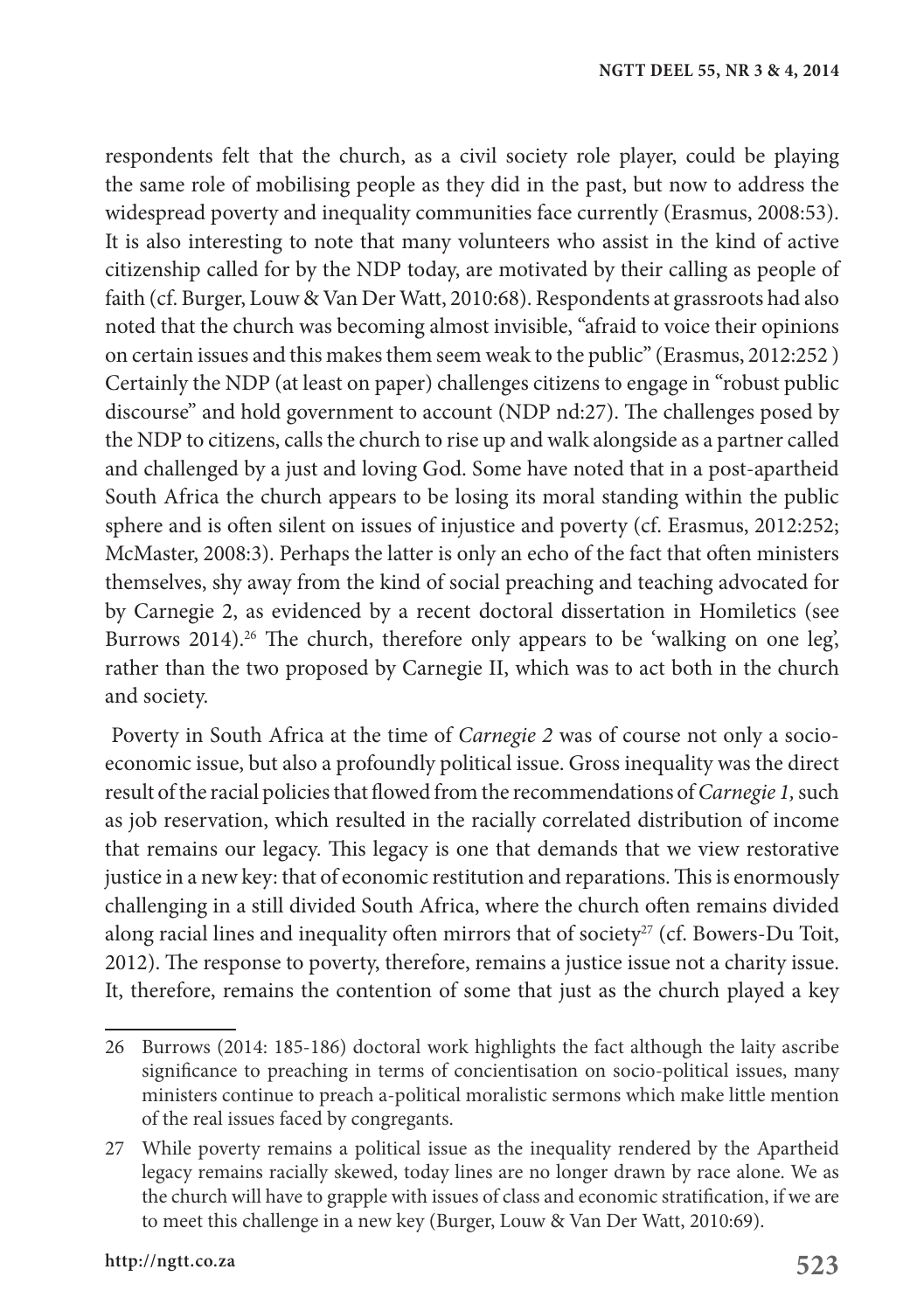role in both institutionalising and opposing apartheid era socio-economic factors, it is also the church that can assist in bridging the socio-economic divide. One of the neglected arenas of addressing issues of socio-economic redress at grassroots level is that of congregational engagement. The biblical call to 'love thy neighbour' demands a "stepping across boundaries of class and/or race" and requires "being with the poor, not merely "for the poor" (Bowers-Du Toit, 2012:260). The latter is an act of justice displayed as love and, should not therefore deteriorate into a charity or even project - based approach, which sees little or no engagement with brothers and sisters on the other side of the socio-economic and racial divide. Bowers-Du Toit & Nkomo (2014:14) note the following:

The charity and 'ad hoc' approaches employed by congregations in addressing poverty within South Africa, while well meaning, do not acknowledge the structural nature of the system of poverty and inequality engendered by Apartheid. To repair the past demands far more than this, as the case study tentatively plots. It is those 'majority White' congregations, who not only acknowledged the injustice of Apartheid, but have sacrificially reached out in intentional ways to build relationships across the divide as part of their attempt to restore the socio-economic injustices of the past, that have made the most progress.

This, however, remains a complex undertaking (and perhaps an over optimistic vision) as it assumes that congregations, in particular, are prepared to reach out reciprocally in the manner alluded to by the previous quotation.<sup>28</sup> Nevertheless, although the will to view socio-economic redress as restorative justice must, therefore, be driven at all levels/configurations of the church<sup>29</sup> it is at grassroots that the church really struggles to engage issues of socio-economic redress in a manner that does not revert to paternalistic modes of charity.

The aforementioned tendency towards charity or welfare, rather than justice in the form of sustainable interventions, was identified as far back as Carnegie I. The findings of Carnegie I indicted that the Reformed churches had tended to place the responsibility of addressing poverty largely with the state, which the inquiry argued led to a "one sided charity approach which promoted dependency". Today, the church

<sup>28</sup> Cf. Swart, I 2012. Are the Rising Expectations Realistic? Local Churches and Social Welfare in South Africa and Paarl, in Swart, I et al (eds), *Welfare, Religion and Gender in Post-Aparthied South Africa: a South-North Dialogue.* 285-303, Stellenbosch: Sun Press

<sup>29</sup> Smit (1996) famously highlights six configurations of church, namely: church as worshipping community; church as congregation, church as denomination, church as individual believers, church as volunteers and church as ecumenical body.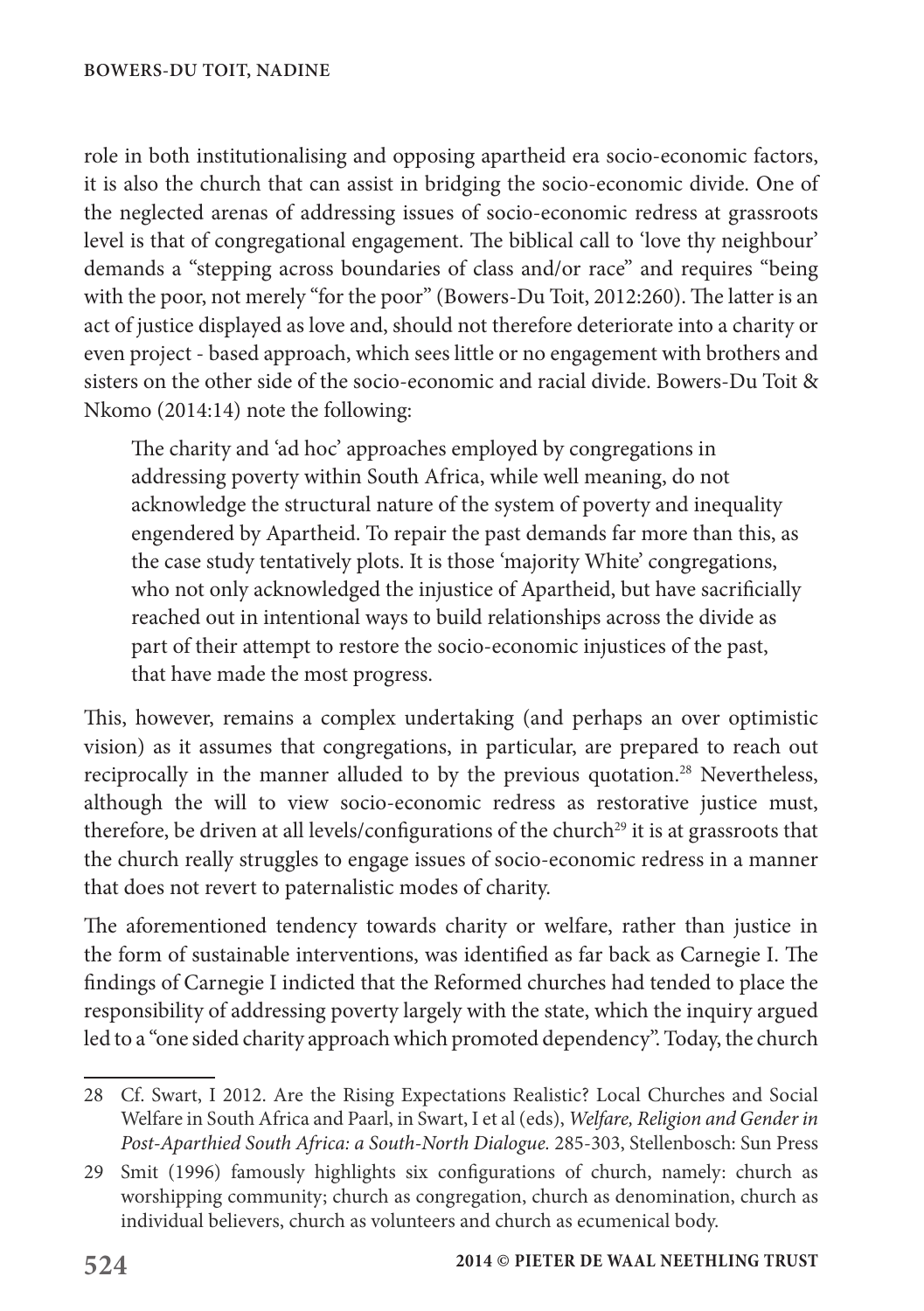is said to contribute more money to poverty relief than the government (Erasmus, 2012:60), but how effective is this It has certainly been found that many churches engage in some form of poverty relief, however, these efforts are largely in the form of the charity or relief approach so critiqued by Carnegie I. In fact, one of the 'lines of action' identified by Carnegie II's workgroup, was that of the church encouraging self-reliance – where communities would be empowered to help themselves. Relief work, while well meaning and legitimate in many contexts, focuses more on the symptoms than causes of poverty and implies a 'charity' approach to welfare and development rather than the community development approach advocated by the South African state (Lombard, 2009). This approach, most famously identified by David Korten (1990:115) as a 'Generation One' approach "involves the direct delivery of services to meet an immediate deficiency or shortage experienced by the beneficiary population, such as needs for food, health care or shelter". In recent years Ignatius Swart has repeatedly identified the South African church as needing to shift in its approach to social development from Korten's Generation One and Two approaches towards more sustainable interventions (Swart, 2006; Swart, 2004; Swart & Venter, 2001).

It has been argued that the silence of the church with regards to public discourse as well as the employment of a largely charity model in addressing poverty and inequality, may have something to do with one of the key challenges mentioned by both inquiries: an inadequate theology. In the case of the churches engagement (or disengagement) with society and issues of poverty and inequality is largely shaped by theology (Swart, 2004:8; cf. Bowers-Du Toit, 2012:257). Margaret Nash noted in the second inquiry, that a spiritualisation of the gospel tended to have the "same effects as Valium … tends to buttress rather than challenge the status quo". All too often – as evidenced by the findings of both inquiries – the church has overemphasised the spiritual dimension of its calling over the social.<sup>30</sup> In fact, the first inquiry had pointed out that should the church continue to overemphasise the spiritual dimension of its calling, it would eventually cost the church its "influence and authority with regards to the great social questions of the country." The focus of my research over the past few years has been largely on the role such theologies (good or bad) play in the churches engagement with poverty and there is significant evidence that the failure of the church to meet Carnegie II's goal of 'relating teaching and preaching to social reality'

<sup>30</sup> This applies more specifically to evangelical circles, however, it is my impression that even those churches who may fall outside of this categorisation struggle at times to actively engage socio-economic challenges – as the case was with Nash's study which included only mainline denominations (Nash, 1984:2). It is hoped that future research will address such issues.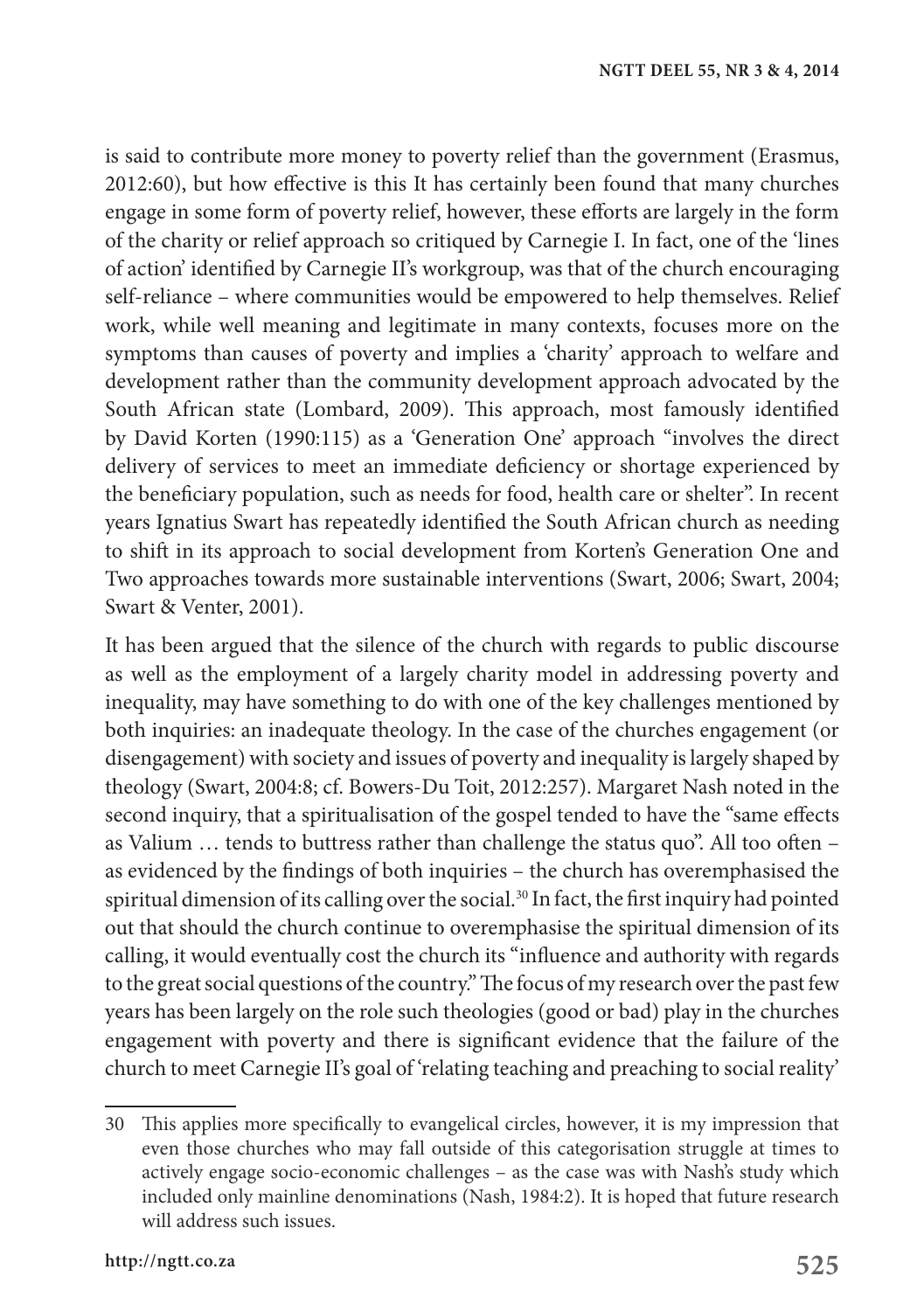has largely been because of inadequacy here (cf. Bowers-Du Toit, 2010; Bowers-Du Toit 2009).<sup>31</sup> One of the newer 'troubling theologies' in our context has been that of the so-called "Prosperity Gospel" which has taken root in many poor communities. This theology, promises the faithful success, health and prosperity based on how much money they contribute to the congregation. Those who suffer from a lack of prosperity are regarded as 'cursed' and are simply promised that the key to financial prosperity is to give more (Huliselan, 2008:33; cf. Williams, 1987:33). Such a heretical theology is potentially further disempowering to the poor and it is also clear that in South Africa today, many ministers are benefitting from a theology that makes them rich – and famous (Theron, 2011:8). It is, nevertheless, interesting to note that church streams often associated with prosperity theology, such as Pentecostalism, who were previously accused of dualism and an over spiritualisation of the gospel are now being seen as encouraging a sense of agency in their members and are noted as "probably the best able to reach out to South Africa's marginalised communities" (Centre for Development and Enterprise, 2009:32,34). The latter brings into sharp relief the importance of disciplines such as Practical Theology engaging with this constituency, in order to better understand their contribution to our current context and discourse.

Good theology of the kind which assists in activating agency with regards to issues of poverty and inequality, is of course also shaped by adequate training, a fact mentioned by Carnegie I. Theological training that is more "pertinent and practical" was identified by Carnegie I as one of the ways in which the church could be more relevant and move away from a charity approach. This clearly has not happened to the degree required and is key if the church and FBO's are going to be able to address the scourge of poverty in a more effective and sophisticated manner in line with the key competencies required for community development work such as project management, M&E, community and resource mobilisation etc. It is interesting to note that while several tertiary institutions were key in shaping liberation theologians at the time of Carnegie II, other institutions such as UKZN, the University of Stellenbosch and Cornerstone Institute now have training that is specifically focused

<sup>31</sup> The congregational and denominational persuasion of these studies included both mainline church groups (NG/DRC, Anglican, Catholic as well as more evangelical and charismatic/Pentecostal groups). The Cape Flats Case study (2010) focused on ways in which understandings of soteriology and eschatology shaped the praxis of (largely) evangelical congregations in a Cape Flats community, while the second study (2012) focused on the manner in which key theological themes (such as love of neighbour, the imago dei, diakonia etc. as found in confessional documents) played a role in the manner in which mainline churches (DRC, URC, Anglican and Catholic) in the Paarl area responded to poverty.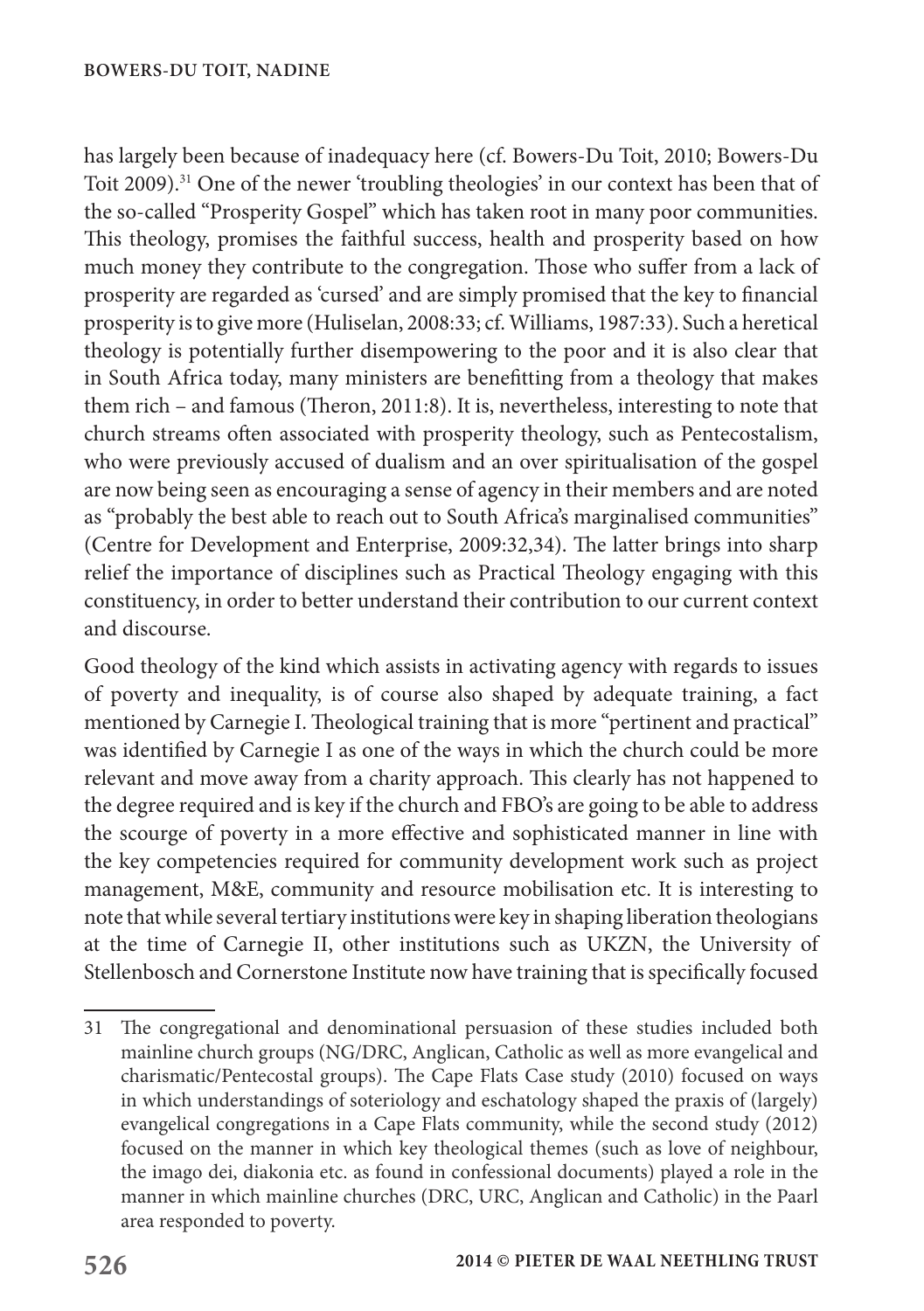on preparing theological students for community development work. Faith Based Organisations such as The Warehouse (an Anglican FBO) have also recognised the need for congregations to be trained and equipped and have begun the work of training laity and church leaders and improving their consciousness with regards to justice and community development initiatives. It is important to note, nevertheless, that "pertinent and practical" theological training in development may according to Balcomb (2012:6-20) become somewhat instrumentalist in nature and far removed from the discipline of theology.

#### **5. CONCLUSION**

In a post-apartheid context it is clear that the church appears to struggle with what Erasmus (2012:241) terms a "double legacy."

… while on the one hand there is evidence that suggests that churches are trusted institutions, much involved in serving the poor and hence perceived positively by the population. On the other hand, similarly pervasive evidence suggests that churches inhibit change, are reluctantly involved with poor and vulnerable people, and that they supported Apartheid".

This is no more evident than in tracing the trajectory of these inquiries. In tracing the trajectory of the Carnegie discourse, one is able to observe both the ways in which in which the church redefined its relationship with the state through its engagement with poverty – as well as the tensions inherent in such engagement. Each inquiry revealed a different form of engagement with the state – one outlined the manner in which co-operation with the state secured the wellbeing of the poor white, while the others outlined the manner in which socio-economic inequality became another rallying point of resistance to the Apartheid system (which had been reinforced by the former inquiry). It is also clear that it is precisely this "double legacy" and the rich lessons which can be drawn on from this legacy, that offer the possibility of providing the South African church today with resources at a point in history where the state (in the form of the National Development Plan) is calling us to respond to the structural challenges of poverty and inequality our land faces. Our plotting of a way forward in a post-Apartheid context must, therefore, acknowledge these tensions while calling for a renewed and sustained effort – especially by the church in its congregational configuration – to confront the various social, political and theological challenges faced by a changing context for the sake of its witness. The challenge of Drs DF Malan and AA Boesak's remains. To "get up and walk" means that the church is to continue to: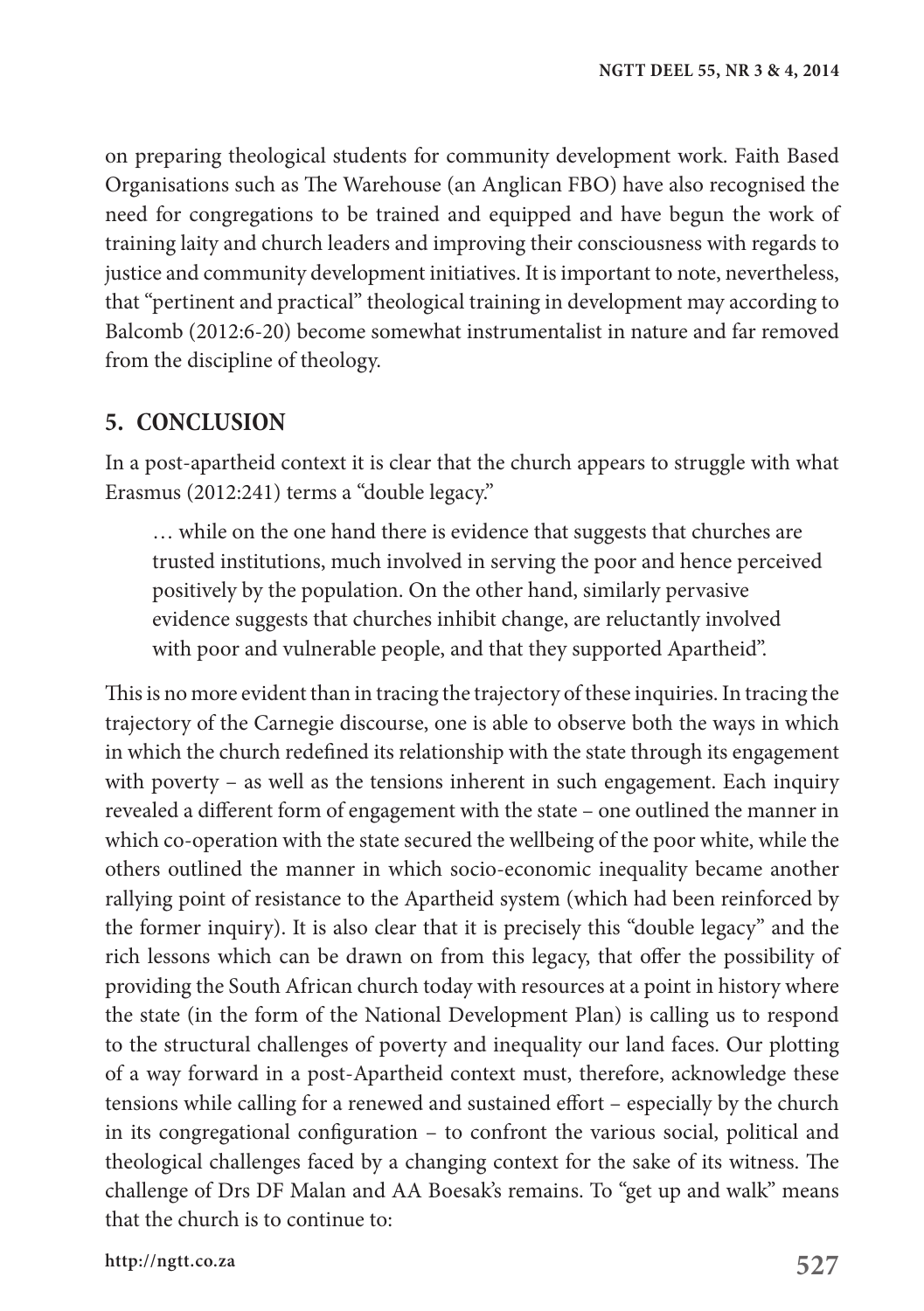… work for the day political, social and economic change shall become a reality, so that all of South Africa's people, including the poor, shall be able to live as human beings as God had intended for them to live (Boesak, 1984:8).

### **BIBLIOGRAPHY**

- Albertyn, JR & Rothman, ME 1932. *Die Armblankevraagstuk in Suid Afrika: Verslag van die Carnegie Kommissie – Deel V: Sosiologiese Verslag.* Stellenbosch: Pro Ecclesia.
- Balcomb, AO 2012. What Theology? Whose Development? Interrogating Theology and Development in the Secular Academy. *JTSA.* March, 142 (2012):6-20
- Boesak, A 1984. Poverty: The Moral Challenge: Get up and Walk, Paper no. 308. In *Second Carnegie Inquiry into Poverty & Development.* Southern Africa Labour and Development Research Unit. Cape Town: University of Cape Town
- Boff, L 1986. *Ecclesiogenesis: The Base Communities Reinvent the Church.* Maryknoll: Orbis.
- Bosch, DJ 1991. *Transforming Mission: Paradigm Shifts in Theology of Mission.* Maryknoll: Orbis.
- Bowers Du Toit, 2009. Theology and Praxis: Friends, Foes or Mere Acquaintances? A Case Study from Paarl. *JTSA,* March, 133 (2009):103-104.
- --- 2012. Remembrance and Renewal: Exploring the Role of the Church as an Agent of Welfare after 15 years of Democracy. *NGTT,* 53 (Supp 2):205-216
- Bowers Du Toit, N & Nkomo, G 2014. The on-going challenge of restorative justice in South Africa: How and why wealthy surburban congregations are responding to poverty and inequality. *HTS Theological Studies.* 70(2), Art.#2022, 8 pages. http://dx.doi.org/10.4102/hts.v70i2.2022
- Burger, R et al 2010. The Challenge of Poverty and Social Exclusion in Post-Apartheid South Africa, in Swart, I et al (eds), *Religion and Social Development in Post-Apartheid South Africa,* 61-74, Stellenbosch: Sun Press
- Burrows, S 2014. *Die Rol van Prediking in die Bevordering van Gemeenskapsontwikkeling: 'n kontekstueel-teologiese besinning.* D Th Thesis. University of Stellenbosch: Stellenbosch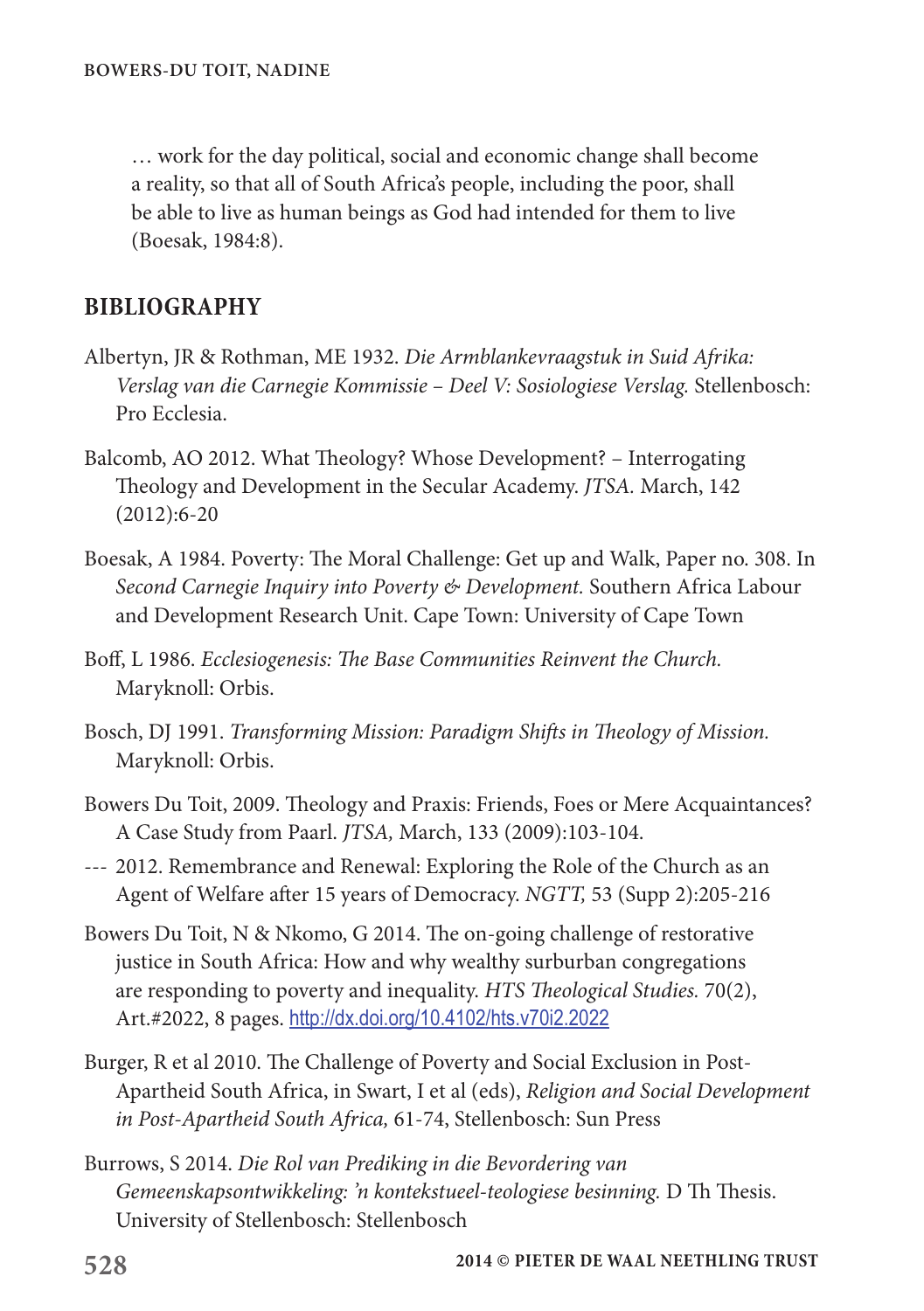- C3 2012. About Carnegie 3. Viewed 18 August 2014, from http://www.carnegie3.org. za/about.
- Cochrane, J, De Gruchy, J, Martin, S 1999. *Facing the Truth: South African Faith Communities and the Truth and Reconciliation Commission*. Cape Town: David Philip.
- De Gruchy, J & Villa-Vicencio, C 1983. *Apartheid is a Heresy.* Cape Town: David Philip.
- Erasmus, J 2012. Religious Demographics in Post Apartheid South Africa, In I. Swart, A. Gouws, P. Pettersson, J. Erasmus & F. Bosman (eds) *Welfare, Religion and Gender in a Post Apartheid South Africa: Constructing a North-South Dialogue.* Stellenbosch: Sun Press
- Erasmus, J 2008. Research Report on Part 2 of the Project: Welfare and Religion in a Global Perspective: Theoretical and Methodological Exchange Across the North-South Divides (WGRIP): Church, Welfare and Gender, the Case of Paarl. Unpublished report, Unit of Religious and Demographic Research, Faculty of Theology, Stellenbosch University.
- Erasmus, J 2012. Double Legacy Perceptions of Chruches as Welfare Agents in the New South Africa, In I Swart, A Gouws, P Pettersson, J Erasmus & F Bosman (eds) *Welfare, Religion and Gender in a Post Apartheid South Africa: Constructing a North-South Dialogue.* Stellenbosch: Sun Press
- Hamburg, D 1984. Address From the President of the Carnegie Corporation of New York, Paper No. 309. In *Second Carnegie Inquiry into Poverty and Development in Southern Africa.* Southern Africa Labour and Development Research Unit. Cape Town: University of Cape Town.
- Huliselan, B 2008. The Ecumenical Movement in the 21<sup>st</sup> Century: Bringing Unity Down to Earth. *The Ecumenical Review,* no. 60 (3), 213-221.
- Korten, D 1990. *Getting to the 21*st *Century: Voluntary Action and the Global Agenda.* West Hartford: Kumarian press
- Krige, S 2008. Towards a Coherent Vision for Faith Based Development, *JTSA,* November, no. 132 (2008), 17.
- Lombard, A n.d. Social Change though Integrated Social and Economic Development. University of Pretoria: unpublished paper, http://www.up.ac.za/ dspace/bitstream/2263/234/alombard\_paper\_2006.pdf (20 February 2009).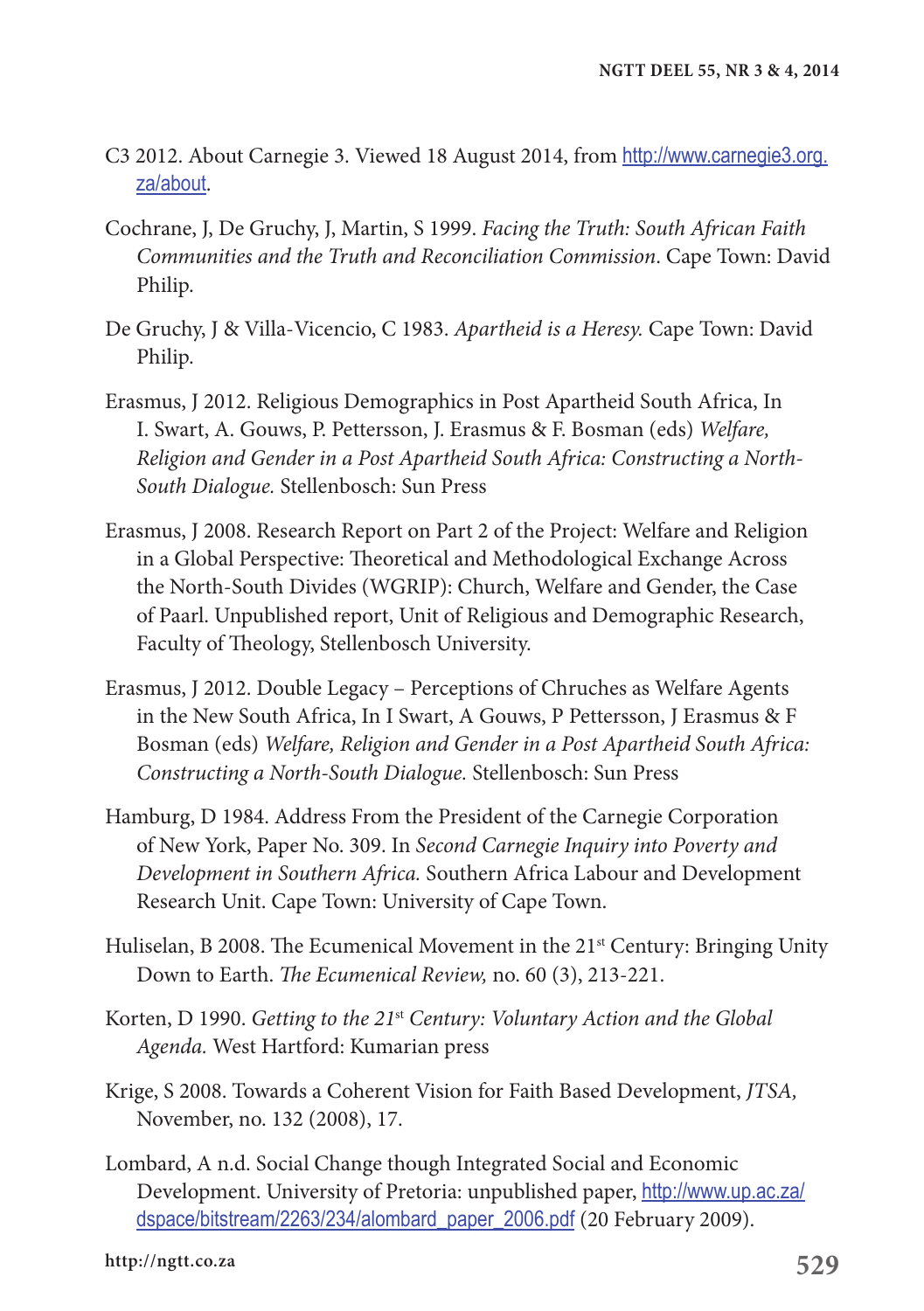- Macquarrie, JA 1933. The Poor White Problem: Report of Commission of Investigation. *The South African Outlook,* no. 63(741), 26-29.
- Mac Master, L 2008. Where have all the Pastors Gone? A Case for Public Pastoral Care in A Democratic South Africa Experiencing Growth Pains, *JTSA* November, no. 132 (2008), 6.
- Nash, M 1984a. Church, Poverty and Development in Southern Africa, Paper No. 242. In *Second Carnegie Inquiry into Poverty & Development.* Southern Africa Labour and Development Research Unit. Cape Town: University of Cape Town.
- --- 1984b. Called to be Liberated and to Liberate, *South African Outlook,* 114 (1353): 38.
- n.d. *National Development Plan 2030: Our Future, Make it Work: Executive Summary.* National Planning Commission, Department of the Presidency, Republic of South Africa.
- Pierson, PE 1993. Missions and Community Development: A Historical Perspective. In E.J. Elliston (ed), *Christian Relief and Development: Developing Workers for Effective Ministry.* Dallas: Word
- *Ras, Volk en Nasie en Volkverhoudinge.* 1975. Pretoria: NG Kerk.
- Smit, D 1996. Oor die Kerk as 'n Unieke Samelewingsverband. *Tydskrif vir Geesteswetenskappe,* 36(2): 119-127.
- Swart, I & Venter, D 2001. NGO's and Churches: Civil Society Actors and the Premise of Fourth Generation Development in South Africa, in J.K. Coetzee, J. Graaf, F. Hendricks, & G. Wood (Eds), *Development: Theory, Policy and Practice.* Cape Town: Oxford
- Swart, I 2004. Networks and Partnerships for Social Justice? Critical Reflection on the Pragmatic turn in the Religious Social Development Debate in South Africa. Paper presented at fourth workshop of NRF research project: "Developing a Praxis for Mobilising Faith Based Organisations (FBOs) for Social Capital and development in the Western Cape", University of Stellenbosch, RSA.
- --- 2006. *The Churches and the Development Debate: the Promise of a Fourth Generation Approach.* Sun Press: Stellenbosch